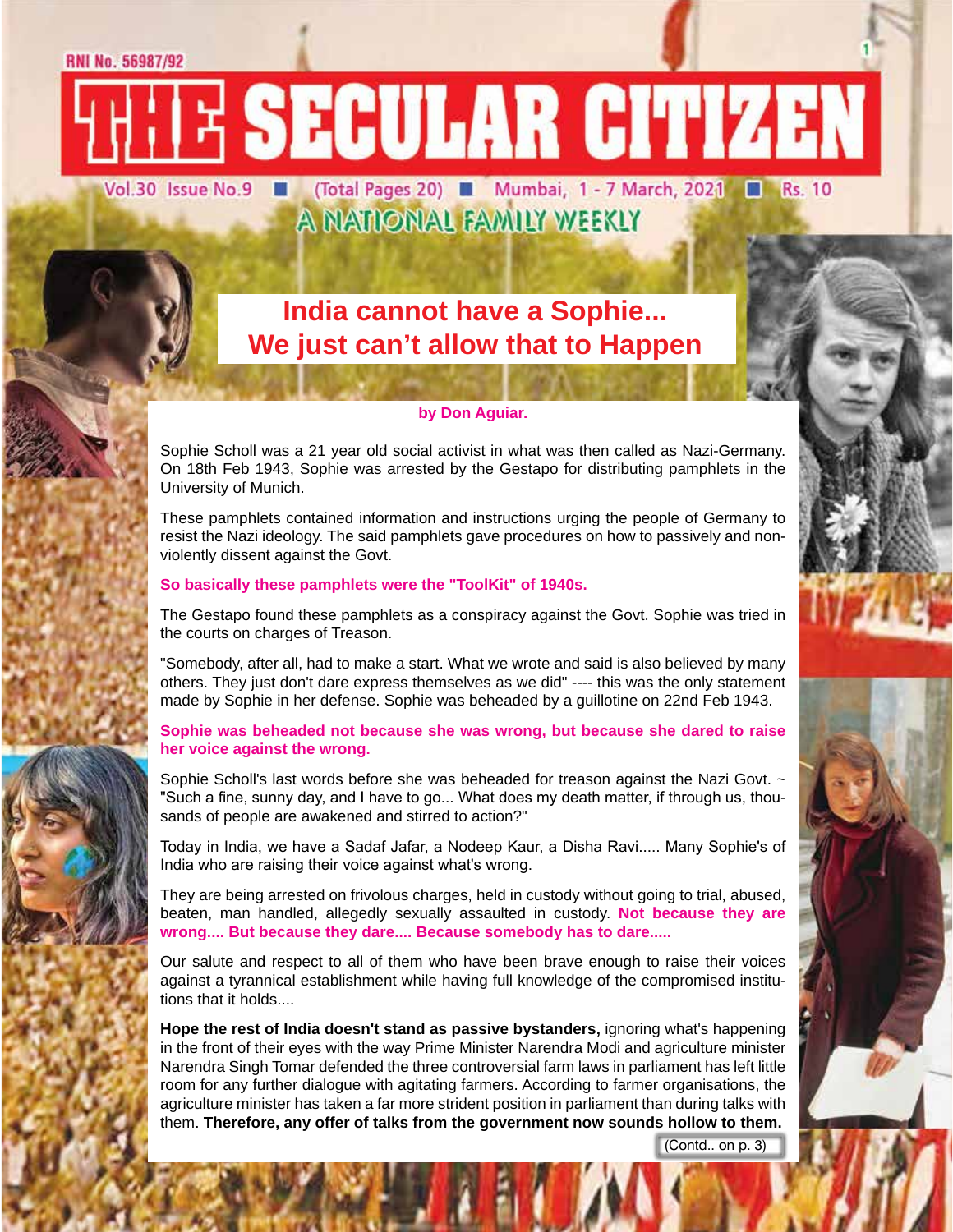# **Pandemic Woes Anew!**

**Solution** the ghost of the lockdown in the form of new stringent measures seems to be still lurking around, eh? Penalty for not wearing a mask, not more than 50 individuals in church, and the like… Bad decisions resulting from faulty analysis to say the least! **Not done Mister Chief Minister – NOT DONE!**

Penalizing those moving about in public without a 'mask' is all very well, thank you, perhaps even necessary if a sense of discipline is to be inculcated in the masses for the benefit of all. But

entering private offices for a check and penalizing those not wearing masks there is the height of idiocy to say the least. It is obvious that the authorities concerned are trying to cover up their own failure to censure those not wearing masks in public by penalizing individuals who obviously do not need to wear masks in private. Good excuse for making

illicit money the licit way eh? Again, not done Shriyut Mukhyamantri – NOT DONE!

### **The real culprits**

The Ganesh and Navratri festivals were sordid examples of crowds exceeding 50 participants having a gala time in public to the accompaniment of band-baja and fireworks galore and, with police protection in place, encountering no hassle for their failure to wear a mask! But the government and the municipality feel it expedient to impose restrictions on church participation. The most recent example of the double standards in evidence was the Shivaji Jayanti celebrations that had threesomes sans masks zipping unhindered around on two-wheelers, waving saffron flags all over the place, right through the so called *naka-bandis,* beneath the holy noses of cops whose conscientiousness was limited to stopping private cars instead to check God knows what!

### **Victimization of Christians**

The Church in Bombay, as also across

the country, has scrupulously observed all pandemic-lockdown rules and restrictions in letter and spirit, ensuring social distancing and the wearing of masks apart from sanitization of hands. All this has apparently gone unnoticed by the authorities concerned who seem to be hell-bent on looking for lapses where they don't exist. It may be pointed out here that the allegation of widespread neglect of the wearing of masks that can obviously cause a rise in the virus cases is debatable. Travelling by public transport six days a week, it has been gratifying to observe every

> commuter wearing a mask. In fact, just as no one is allowed entry into our churches without a mask, so too, no commuter is allowed entry into BEST buses without a mask. Those found without masks happen to be policemen and TCs at railway stations. **It is out on the streets and pavements in crowded areas (particularly outside railway stations) that**

**one comes across hawkers and vendors, shoppers and drivers merrily throwing all caution to the winds with no masks and social distancing in evidence! What are the government and the municipality doing about it?** Would they have the general populace believe that such indiscipline has nothing to do with the spread of the virus, be it in Amravati or Mumbai, in Mulund or Malad, in Chembur, Chakala or wherever and that it is rather the disciplined assembly at Mass in church, masks and social distancing in place, and those working in private offices without masks that are responsible for the uptrend of the infection?

### **Issues identifiable**

There are two sore points that tend to complicate matters. Firstly, there is a section of Catholics that makes no bones about its belief that the precincts of the church where the profoundest sacrifice in human history is repeated ad nauseam in memory of its victim and High Priest is a breeding ground for the virus as against the supposed safety of the market just across the road. Secondly, a certain language community whose numbers are steadily swelling in certain parishes, blatantly gives a damn for COVID restrictions, their sheer numbers in attendance at Sunday Mass and at weddings and funerals being cause for worry.

It would certainly not be too farfetched to say that it is strange that even our lay Catholic organizations, ostensibly representing the Catholic community with prominent figures at the helm of affairs and generally quick to trumpet their achievements, are mum on the issue and obviously seem to prefer the silence of the lambs so to say!

### **Whither our 'Right to Worship'?**

As of now, there's no knowing which way the virus is headed, nor what is likely to be decided by the government in terms of public travel and the like, particularly train commute. But one thing is certain: In all this brouhaha, the Church is the loser. It's time therefore that the Church woke up from its pandemically induced lockdown-slumber and, having contributed much towards the battle against the pandemic, boldly started confronting the acute lacuna on the part of the powers-thatbe and demanding due redressal. **By making such demands and questioning the government's skewered logic we stand to lose nothing, having already virtually lost our right to worship anyway.** If not, it'd be better for all dioceses across the country to seriously consider not keeping our churches PERMANENTLY CLOSED in a bid to please the government but summarily selling them off, the money thus earned being adequate for the live-streaming of Masses from some small pokey enclosure just about anywhere for at least a few decades rather than from a huge church having a 100 pews that are allowed to be occupied by not more than 50 participants. We won't even require more priests as such either, if one may hazard a guess! So, online training sufficing, why keep our huge seminaries [Goregaon, Poona, Rachol….], too!

### **'New normal' here to stay**

Once the disposal of churches and





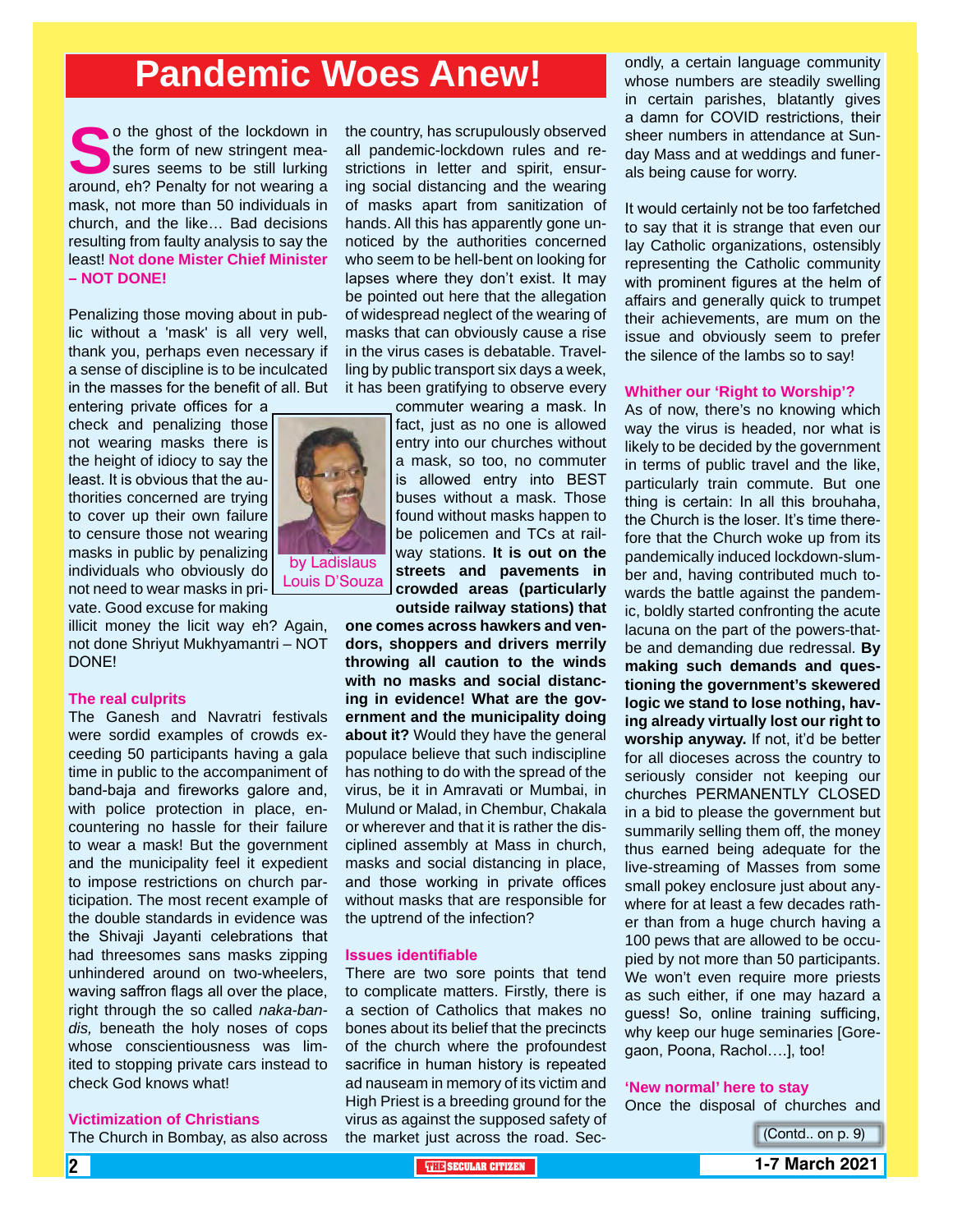

Our bank account details for Fund Transfer : Account Name: The Secular Citizen, Current Account No. 03552000006744, Bank: HDFC Bank, Branch : CST - Mumbai VT, ISFC code: HDFC0000355

(Contd.. from p. 1)

The government had grossly underestimated the resolve and determination of farmers to sustain the agitation for a prolonged period and convert it into a mass movement. However, farmers across the country are favourably responding to the demand for minimum support price or minimum assured income that has been denied to them by every successive government. **That is why more and more farmers are volunteering to be part of this historic resistance movement.** The loss of over 150 lives has not in any way dampened their spirit.

The agitation has already spread to new areas in Haryana, Uttar Pradesh and Rajasthan. Cutting across caste, religion and political lines, farmers are enthusiastically congregating at "maha panchayats" in these states. They ensured that the "chakka jam" on February 6 remained largely successful. Besides, the main protest sites at Singhu, Tikri and Ghazipur have been strengthened to resist violence by vigilante groups with the backing of police.

The three sites have become a symbol of resistance for the farmers and

government has withdrawn water, power and sanitary facilities to thousands who are camping there, disregarding the presence of the old, and of women who need access to sanitation. Concrete and metal barricades have been erected and access spiked with sharpened iron rods and concert in a wire. **The protest sites at Singhu, Tikri and Ghazipur give a look**  In the US, farmers are under a loan **of a war zone.** 

Having failed to browbeat reporters and freelancers on social media, the government is now at war with Twitter and Facebook to block hundreds of accounts which bring out the farmer's plight and truthfully report the ground situation. **Any support from international personalities for the farmers is dubbed as subversive and brushed aside as interference in the internal affairs of the country. The Ministry of External Affairs (MEA) has slammed those voices and the ever ready Delhi police has not only registered a case to uncover an 'international conspiracy' and "Tool-Kit" but has begun making arrests. India cannot have a Sophie...... We just can't allow that to happen.**

On the other hand, no one in the government raised an eyebrow when Gita

challenge for the government. The Gopinath (a US national) with the International Monetary Fund (IMF) supported the three controversial farm laws. **Why should she be allowed to comment on the domestic policies of India but not we the affected citizens who are critical? Is it only because she is employed by the IMF, which is dictating our policies?**

> burden of US\$ 416 billion (about 30 lakh crores). According to a 2019 article in TIME magazine evocatively headlined, 'They're trying to wipe us off the map'. Small American farmers are nearing extinction", the US lost 100,000 farms from 2011 to 2018. Farm bankruptcies are up by 12% and suicides in farm communities are happening with alarming frequency. **In fact, four million farms have disappeared from 1948 to 2015, taken over by big corporates. Many small farmers are compelled to sell their produce at lower prices than their input cost.**

> **Similarly, Philip H Howard and Mary Hendrickson have claimed that corporate consolidation of food production has resulted in rising food costs in the US.** According to them, in 2019, over 35 million individuals were

> > (Contd.. on p. 13)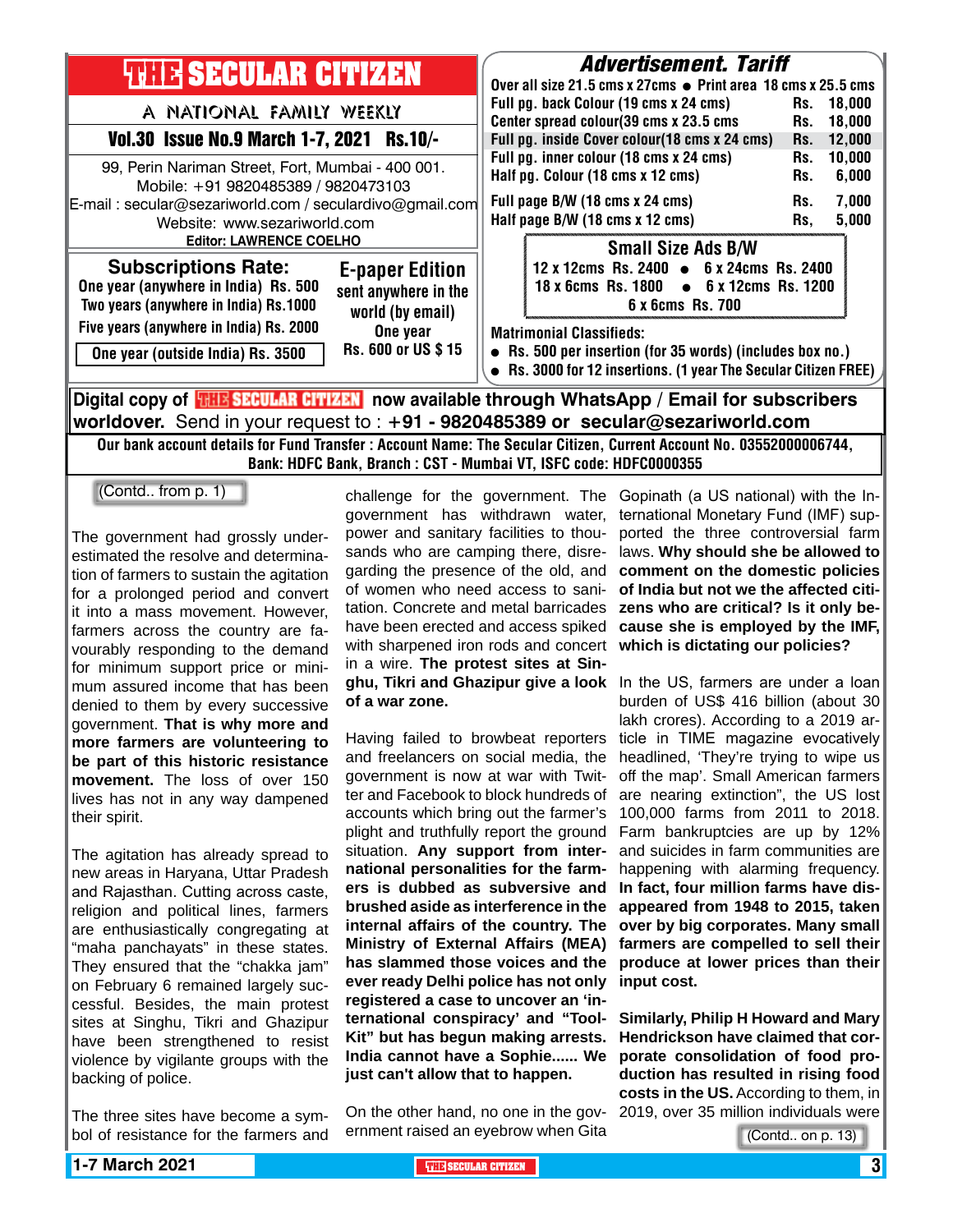# **Lent In Our Post-Lockdown Church Ethos…**

# *By Ladislaus Louis D'Souza*

**The was when complaints regarding the church being turned into a studio with media personnel of every hue thronging the sanctuary and** ing the church being turned into a studio with media personnel of otherwise crisscrossing the length and breadth of the main body of the church came to be taken so seriously by parish administrations that guidelines for photography in terms of number of photographers and their positions as well as time slots for photographs came to be drawn up and observed in letter and spirit. And then, COVID-19 happened and the lockdown took over, sending all church activity into hibernation for nearly 10 months! Now with the lockdown over, our churches once again are abuzz with studio like activity afresh, all liturgical norms consigned to history!

*Renewal of Liturgical niceties….*

At a recent regular Sunday Mass, with the Celebrant singlehandedly blessing the Nuptials of three couples, there were over a dozen cameramen strutting their stuff, tripods, white umbrellas et al, distracting wedding couples and congregation alike sending the sanctity of sanctuary and sacrament spinning out of the window so to say, like there wouldn't be another tomorrow!

In the Church's scheme of things, as emphasized in the Liturgy courses for the laity being conducted in various dioceses (including the Archdiocese of Bombay) **the Celebrant at Mass is the PRESIDENT of the Assembly,** a norm so beautifully highlighted in the "Presidential Procession" that is appropriately accompanied by the sonorous singing of the Entrance Hymn. Isn't it time then that the celebrant at any given Mass at which there are Nuptials taking place must needs get his act together and firmly crack the whip? **To prevent the Mass from turning into a** *tamasha,* **the conscientious Celebrant cannot but consciously direct the proceedings in such a way as to ensure that both the congregation and the couples marrying benefit fully from the Mass in its entirety.**

## *Need for fresh guidelines*

Vatican II clearly emphasizes that "in

order that the liturgy may be able to produce its full effects, it is necessary that the faithful come to it with proper dispositions, that their minds should be attuned to their voices, and that they should cooperate with divine grace lest they receive it in vain" (SC 11). This sentiment can be duly heightened by the Celebrant by making a pointed reference to the role of photography and videography in the celebration, either at the time of welcoming the couple at the Church entrance or at the 'introduction' to the Mass. Of course, in some parishes cameramen are not only positioned at fixed spots but are also allowed fixed slots during the entire celebration for camera use; but it is also common knowledge that such instructions are generally observed in the breach. The Celebrant would need to be very gentle yet firm and persuasive in asking all media personnel on duty to step out of the church at the time of the Homily so as to enable the couple concerned to benefit as much from the breaking of the Word without distraction as the rest of the congregation, and then immediately after the blessing of the Nuptials as there is nothing to be photographed as such, the cameras meaninglessly going flashy flash at filming the couple with utter disregard for the Offertory and Consecration in progress. **The Celebrant at a Final Profession Mass, a goodly no-nonsense bishop, tersely retorted, "I'm waiting for the photographer to move out of the middle of the congregation because there is nothing to be photographed during the homily."**

## *Distractions galore!*

There are other distractions the Celebrant, as Presider of the Assembly, must needs pay attention to if the Mass per se is to be an unforgettable reedeeming experience for all concerned. As Vatican II asserts: "In the earthly liturgy we take part in a foretaste of that heavenly liturgy which is celebrated in the holy city of Jerusalem toward which we journey as pilgrims…" (SC 8). In a bid to give flesh to this assertion, the Priest in charge of Liturgy and the Parish Liturgy Team [PLT] in right earnest discussed such matters as referred to above, apart from a church dress code be it for Sunday Mass or weddings, Christenings or whatever, and had the necessary guidelines put in place. Months later, issues cropping up at the monthly PLT meetings included among other things, cameramen going clickety-click standing in the sanctuary no less, with permission ostensibly having been obtained from the Parish Priest [PP], the choir allowed to sing songs instead of the designated hymns (again, permission courtesy Reverend PP!), and a short-haired short-veiled bride wearing a low-back gown – so low as to have portions of her inners on full display. When it was pointed out by members that the flouting of the dress code took place at a Mass presided over by the priest in charge of the PLT himself, he blurted out in exasperation: "Now how am I to know how low the back of the bride's gown was when I could only see her upfront!" To avoid such an eventuality in the future, it was decided to have special "capes" handy in the Sacristy with the Sister in charge of arrangements for Wedding Masses and Baptisms being entrusted with the task of doing the check needed and taking due action. At a nuptial Mass the Celebrant was flabbergasted to find himself standing face to face with a bride and her maid-of-(dis)honour [MO(D)H] who to all appearances had forgotten to wear their tops. Pronto the capes were called for but, amazingly, were nowhere to be found! It was only when the bride had worn the groom's overcoat and the MO(D)H had covered herself with her maid's *dupatta* that the bridal party was finally lead inside the church by the Celebrant.

More bloopers…, needless spectacles! Take this drama that occurred at a Christening. In days of yore, parents would place their newly baptized infant at the foot of the altar as a sign of committing the child's future into the Lord's hands, with the Godparents retrieving the baby a few minutes later. But today's parents and godparents who, though desirous of the "placing" ritual, would want to have none of the bending involved! And so it was that at the end of a Baptismal ceremony a baby was

(Contd.. on p. 9)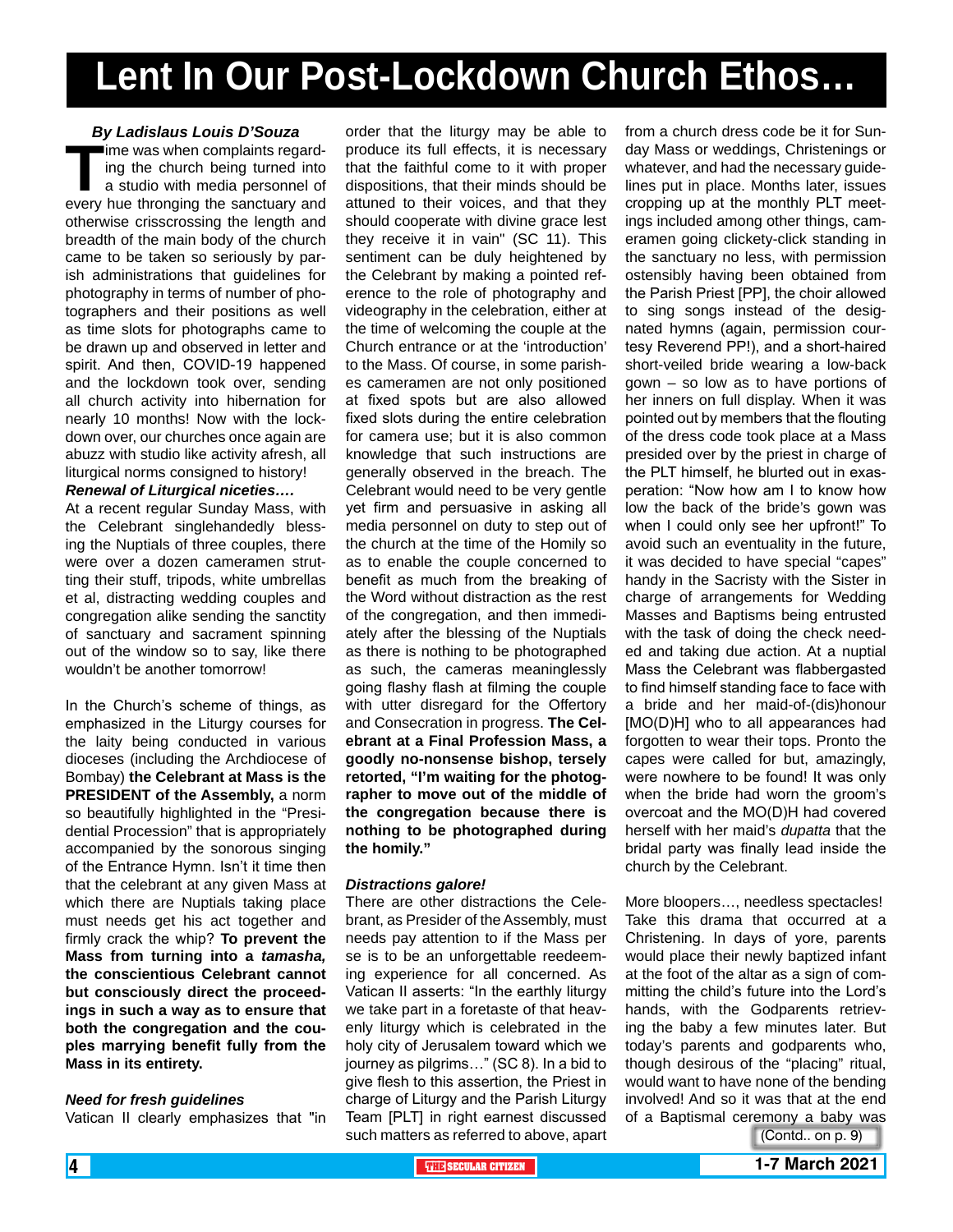

# **Just one farm law is sufficient**

I think 3 farm law are way too much. What is needed is just one farm law to change the lives of farmers: Tax the rich farmers and distribute the tax collected among the poor and marginal farmers. Farm laws do not increase the holdings of poor and marginalised farmers who who account for more than 80% of all farmers in the country holding less than 2 acres each. These poor farmers derive very little benefit from MSP as they have very small holdings, consume most of their produce and have very little left over to sell. They cannot afford to purchase subsidized fertilisers. All subsidies benefit the rich farmers who get richer. Hence it is necessary to put money , (hard cash), in the hands of poor farmers so that they can purchase fertilizers and buy better seeds and then derive full benefits of the subsidies. Hence govt must enact just one farm law taxing the rich farmers in the country.

 So why are the rich farmers not taxed, like all other people under the Income Tax laws? Simply because the people who matter are not interested in taxing the rich farmers. And they are not interested because many of them, (cutting across the entire political spectrum), are farmers or pseudo farmers who reap the benefits of income tax exemption available to farmers. Little wonder then you don't hear our political master agitating for taxing the rich farmers.

# *—Prof Robert Castellino Malad*

# **Lent is a period of fasting for Christians**

 Lent, the period of prayer and fasting for Christians in preparation for Easter is 40 days long. But there are 46 days between Ash Wednesday, the first day of Lent in the Roman Catholic liturgical calendar and Easter Sunday. How can that be? The answer takes us back to the earliest days of the Church. Jesus' original disciples, who were Jewish, grew up with the idea that the Sabbath – the day of worship and rest – was Saturday, the seventh day of the week, since the account of creation in the book of Genesis says that God rested on the seventh day. Jesus rose from the dead, however on Sunday, the first day of the week, and the early Christians starting with the apostles (those original disciples) saw Jesus' resurrection as a new creation and so they transferred the Sabbath from Saturday to Sunday.

 Since all Sundays – and not simply Easter Sunday – were days to celebrate Jesus' resurrection, Christians were forbidden to fast and do other forms of penance on those days. Therefore, when the Church expanded the period of fasting and prayer in preparation for Easter from a few days to 40 days (to mirror Jesus' fasting in the desert before He began His public ministry), Sundays could not be included in the count. Thus in order for Lent to include 40 days on which fasting could occur, it had to be expanded to six full weeks (with 6 days of fasting in each week), plus 4 extra days — Ash Wednesday and the Thursday, Friday and Saturday that follow it. Six times six is thirty-six, plus four equals forty. And that's how we arrive at the 40 days of Lent.

# **Withdrawing Sunday mass dispensation**

With reference to the letter ' It's time for a rollback of online church services' by Prof. Robert Castellino (Secular Citizen, Feb 22-28), I would like to comment as follows: 1)We are still in the midst of the pandemic with added fears of another mutated Strain of the virus, and the likelihood of another lockdown in Mumbai due to a spurt in the number of Covid cases. One would therefore hardly expect the church to even think of withdrawing the spl. dispensation of Sunday mass obligation at this stage for the faithful, and even to the youth and young adults, as suggested by the writer. 2) Church laws cannot be discriminatory in nature by having one law for the youth and another for the elders. Due to the new seating arrangement in churches, and social distancing norms in force , making room for the youth and young adults below 40 years of age by restricting entry to senior citizens for church services, is both heartless, insensitive and uncalled for. All are equal in the eyes of God and God's house is open to all, irrespective of caste creed or age. 3) Online masse have proved to be a boon to all when our churches were closed, and they still continue to connect us spiritually, if not physically. There is therefore no reason to discontinue or discourage online masses till the situation is back to normal.4) Fears of the youth and young adults not returning to the church, are unfounded, given that our youth are still active in church activities and a great help in these trying times.

> *—A. F. Nazareth, Alto Porvorim,Goa.*

*— Jubel D'Cruz,*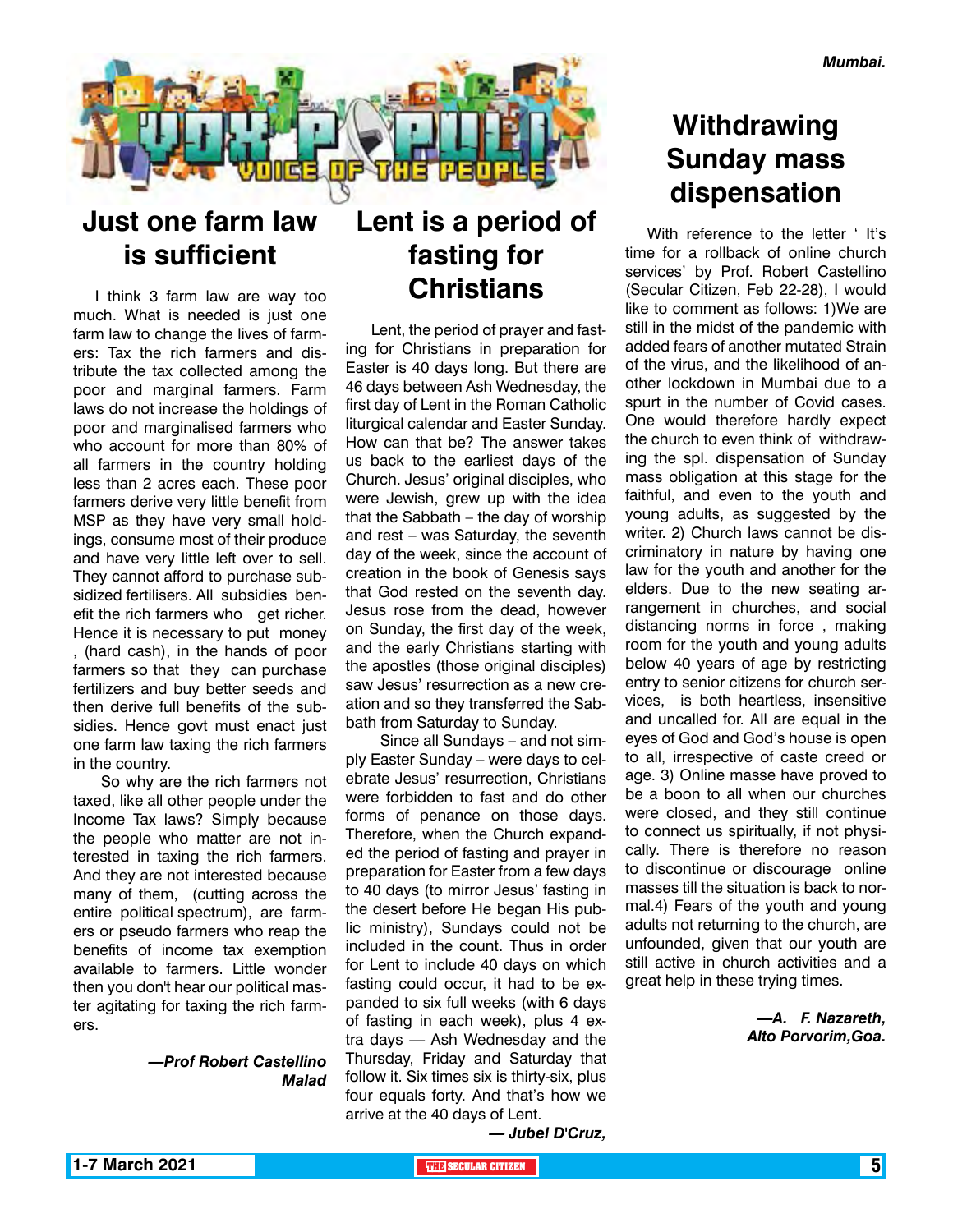

**'Apolitical'** is both a word and a concept; it is reflective of one's attitude and behaviour towards the realities that grip people anywhere. It essentially means having no interest in or association with politics. It is also defined as 'politically neutral; without political attitudes, content or bias'. In ordinary parlance, for the ones who cry hoarse about being 'apolitical' it just means not getting involved in politics; because politics is 'dirty'- and any involvement would mean repercussions on oneself or family or the institution one represents. The fact however, is that every single human apart from

being a social being is also a political being; not being involved in politics is also a political statement. The pretence is that if one says one is 'apolitical' then the idea communicated is that one is 'not' taking sides. This is a bluff. One needs however, <sup>BY FR. CEDRIC PRAKASH</sup> that the Church is and can to differentiate between 'politics' (which is about people:

their rights and duties; governance; fair and equitable distribution of resources, justice) and 'political parties' which (in a very basic understanding) is about particular groups/ideologies which seek/work for power in order to control the lives and resources of others.

In 1971, the Synod of Bishops released a landmark document entitled 'Justice in the World'. It was pathbreaking in every sense of the word. The Synodal document in the section on 'The Gospel Message and the Mission of the Church', offered a new understanding of sin *"in the face of the present-day situation of the world,* 

*marked as it is by the grave sin of injustice, we recognize both our responsibility and our inability to overcome it by our own strength. Such a situation urges us to listen with a humble and open heart to the word of God, as he shows us new paths toward action in the cause of justice in the world."* It further stated, *"while the Church is bound to give witness to justice, she recognizes that anyone who ventures to speak to people about justice must first be just in their eyes. Hence we must undertake an examination of the modes of acting and of the possessions and the life style found within the* 

*Church herself."*

SJ never be 'apolitical'. The Church has to take sides

in exactly the same way that Jesus took sides with the poor and the marginalised, the exploited and the excluded, the outcasts and ostracised of his time. The Bishops declared, *"even though it is not for us to elaborate a very profound analysis of the situation of the world, we have nevertheless been able to perceive the serious injustices which are building around the world of men a network of domination, oppression and abuses which stifle freedom and which keep the greater part of humanity from sharing in the building up of a more just and more* 



Church. In 1959, when St. Pope John XXIII announced the Second Vatican Council, he emphasised that he wanted it to be a Pastoral Council, not necessarily creating new definitions in doctrine but an *'aggiornamento'* which was essentially an updating of what the Church is all about, in order to communicate more effectively the values of the kingdom with the men and women of the modern world. The key question which was therefore raised at the Vatican Council was *"what does it mean to be the Church of God in the modern world?"* The path-breaking Pastoral Constitution on the Church in the modern world 'Gaudium et Spes' was a fitting response to what St. Pope John XXIII wanted as the sum and substance of a historic intervention. Earlier, in his Encyclical 'Pacem in Terris' he underlines the **inviolability of human rights** and the four nonnegotiables of **Truth, Justice, Charity** and **Liberty** which are fundamental for sustainable peace; and with that profound statement *"There is a saying of St. Augustine which has particular relevance in this context: "Take away justice, and what are kingdoms but mighty bands of robbers "*

a significant period in the history of the

Given the renewal that was taking place everywhere, because of the Church 'opening its doors' post-Vatican II, St Pope Paul VI convoked the 1971 Synod. The Synod document's message can be summed up in one well-known sentence, *"Action on behalf of justice and participation in the transformation of the world fully appear to us as a constitutive dimension of the preaching of the Gospel, or, in other words, of the church's mission for the redemption of the human race and its liberation from every oppressive situation".* The promotion of justice therefore, is essential to the mission of the Church. There simply is no sharing of the good news of Jesus Christ if the commitment to justice is downplayed or eliminated. Since then, all the Popes have reiterated the Church's position for a more just society. Pope Benedict XVI in his Encyclical 'Caritas in Veritate' puts it very

That Synod was the logical outcome of



*fraternal world."*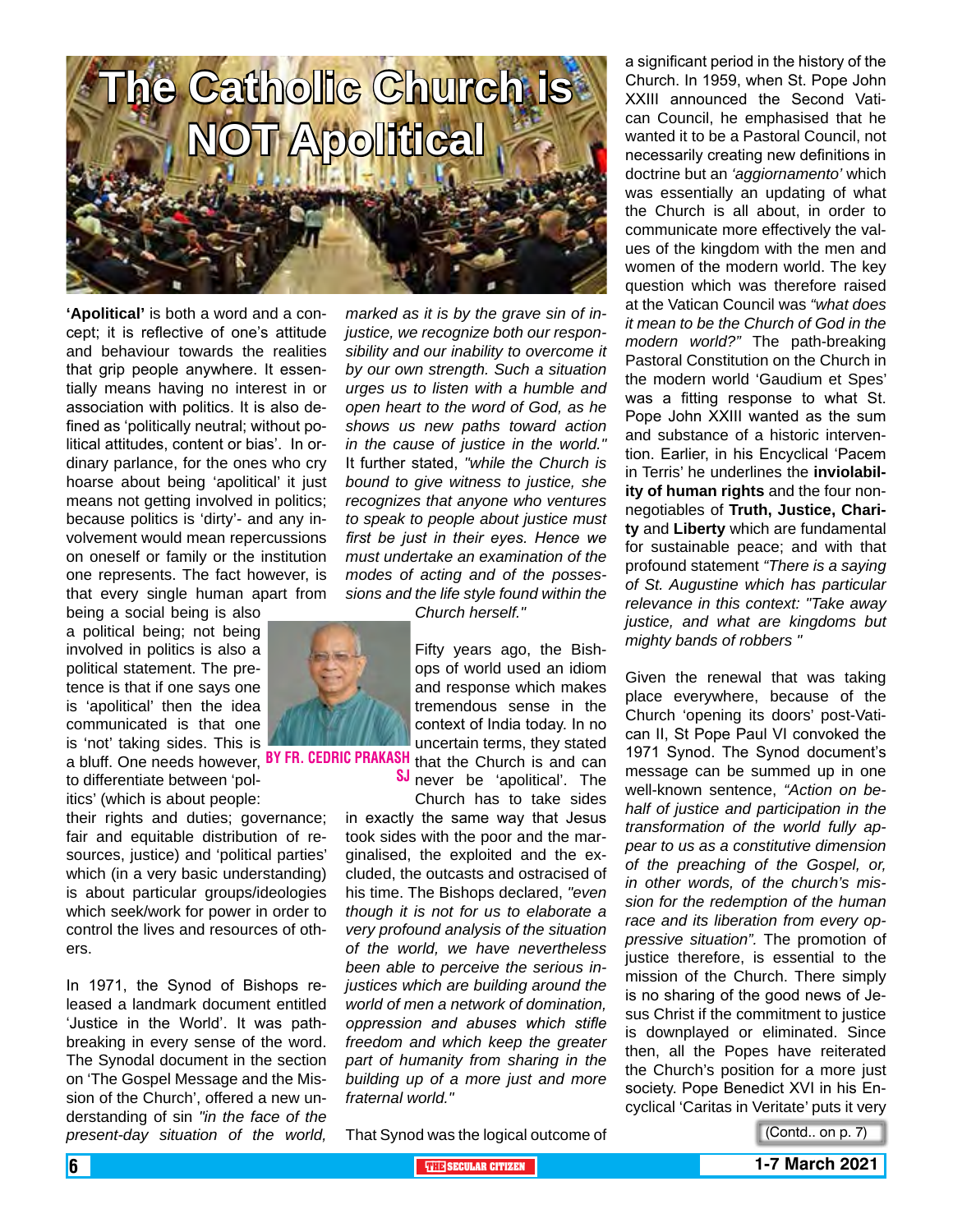# (Contd.. from p. 6)

strongly, *"Love — caritas — is an extraordinary force which leads people to opt for courageous and generous engagement in the field of justice and peace".*

Ever since he was elected in March 2013, Pope Francis has not lost any opportunity of insisting that political engagement to counter the rampant injustices in the world, is an essential part of Christian discipleship. He addressed this theme with his trademark directness and charm during a daily Mass homily in 2013. *"Politics, according to the Social Doctrine of the Church, is one of the highest forms of charity, because it serves the common good. I cannot wash my hands, eh? We all have to give something!"*  he said. *"A good Catholic meddles in politics, offering the best of himself, so that those who govern can govern."*  In 'Evangelii Gaudium' Pope Francis says, *"An evangelizing community gets involved by word and deed in people's daily lives; it bridges distances, it is willing to abase itself if necessary, and it embraces human life, touching the suffering flesh of Christ in others. Evangelizers thus take on the "smell of the sheep" and the sheep are willing to hear their voice. An evangelizing community is also supportive, standing by people at every step of the way, no matter how difficult or lengthy this may prove to be."* He adds, *"I prefer a Church which is bruised, hurting and dirty because it has been out on the streets... I do not want a Church concerned with being at the centre and then ends by being caught up in a web of obsessions and procedures."*

He goes on to say, *"Peace in society cannot be understood as pacification or the mere absence of violence resulting from the domination of one part of society over others. Nor does true peace act as a pretext for justifying a social structure, which silences or appeases the poor, so that the more affluent can placidly support their lifestyle, which others have to make do as they can. Demands involving the* 

*distribution of wealth, concern for the poor and human rights cannot be suppressed under the guise of creating a consensus on paper or a transient peace for a contented minority. The dignity of the human person and the common good rank higher than the comfort of those who refuse to renounce their privileges. When these values are threatened, a prophetic voice must be raised."*

We are in the special 'Laudato Si' year; many do not realise that the greatest challenge of this Encyclical which Pope Francis gave to the world in 2015, is to look into the endemic issues which impact on the environment. Pope Francis is direct, *"In the present condition of global society, where injustices abound and growing numbers of people are deprived of basic human rights and considered expendable, the principle of the common good immediately becomes, logically and inevitably, a summons to solidarity and a preferential option for the poorest of our brothers and sisters. This option entails recognizing the implications of the universal destination of the world's good… it demands before all else an appreciation of the immense dignity of the poor in the light of our deepest convictions as believers. We need only look around us to see that, today, this option is in fact an ethical imperative essential for effectively attaining the common good."*

In his Apostolic Exhortation *Querida Amazonia,* Pope Francis speaks about the growing impoverishment of the poor, their cries, their rights. Pope Francis begins the part of the 'Social Dream' on the right note. He challenges one and all to have the courage to read and respond to the cries of the poor. Times have changed and we are called to make a paradigmshift in our response. The traditional benefactor approach (which in the past was the hallmark of the response of the Church) is no longer accepted and will certainly not be an effective response for a change which is sustainable. We need to look into issues which are endemic (the root causes of poverty). This is all easier said than done – because in doing so we will have to take on the powerful and other vested interests; these could be the Government, the corporate sector (the ones destroying the livelihood and lives of our farmers) and the mining mafia. Whether it is in the countries of the Amazon or in countries like India, confronting the powerful on behalf of the poor means that one has to pay a price. There are no short-cuts – we witness the downward spiral of how the poor become poorer and how the rich (at the cost of the poor) amass a scandalous amount of wealth. This is all far from the Gospel of Jesus and for that matter from Christian discipleship.

Pope Francis is particularly strong and unequivocal in 'Fratelli Tutti' *"the Church, while respecting the autonomy of political life, does not restrict her mission to the private sphere. On the contrary, "she cannot and must not remain on the sidelines" in the building of a better world, or fail to "reawaken the spiritual energy" that can contribute to the betterment of society. It is true that religious ministers must not engage in the party politics that are the proper domain of the laity, but neither can they renounce the political dimension of life itself, which involves a constant attention to the common good and a concern for integral human development. The Church "has a public role over and above her charitable and educational activities". She works for "the advancement of humanity and of universal fraternity" She does not claim to compete with earthly powers, but to offer herself as "a family among families, this is the Church, open to bearing witness in today's world, open to faith hope and love for the Lord and for those whom he loves with a preferential love. A home with open doors. The Church is a home with open doors, because she is a mother". And in imitation of Mary, the Mother of Jesus, "we want to be a Church that serves, that leaves home and goes forth from its places of worship, goes forth from its sacristies, in order to accompany life, to sustain hope, to be the sign of unity… to build* 

(Contd.. on p. 8)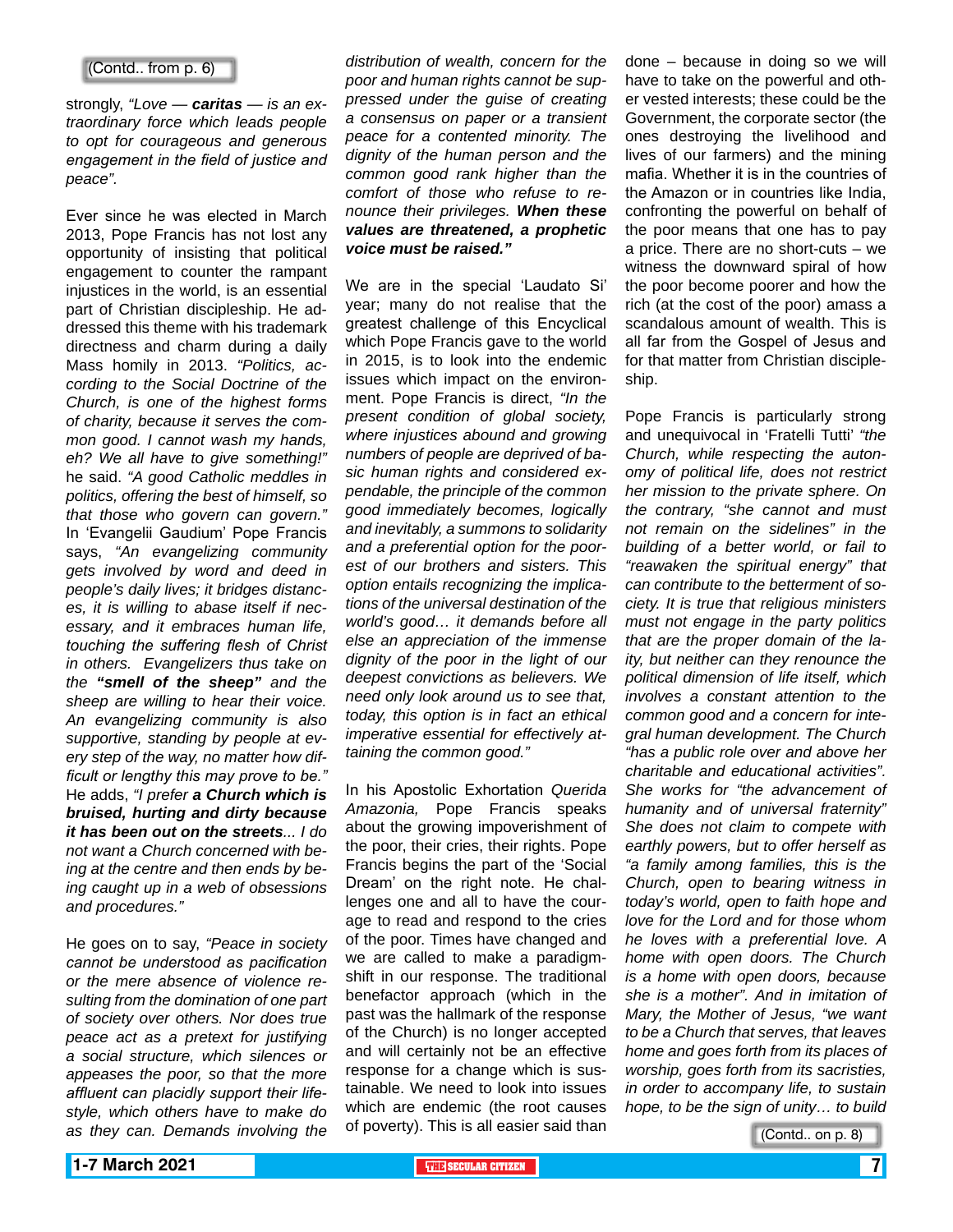## (Contd.. from p. 7)

*bridges, to break down walls, to sow seeds of reconciliation".* 

Even before Pope Francis assumed office, the Bishops of India were already using rather similar words and tone. In 2012, at the XXX CBCI Meet in Bangalore on the theme 'The Church's Role for a Better India', their statement was addressed *"to all people of goodwill"*, saying, *"We sensed in our hearts our country's yearning for a Better India. Our country has been noted for its deep spirituality, its saints and sages, its rich diversity of cultures and religions. People yearn for the ideal enshrined in the Preamble of the Constitution of India of a Sovereign, Socialist, Secular, Democratic Republic which will secure for its citizens Justice, social, economic and political; Liberty of thought, expression, belief, faith and worship; Equality of status and of opportunity; Fraternity assuring the dignity of the individual and the unity and integrity of the Nation. But this yearning has remained largely unfulfilled. Economic development has brought about increasing inequities, an ever-widening gap between the rich and the poor with consequent tensions spilling over into violence. We see around us a betrayal of the poor and marginalized, the tribals, dalits and other backward classes, women and other groups who live in dehumanising and oppressive poverty. We witness rampant exploitation of children. There is disappointment with those in public life for whom ethical concerns matter little. The Church does not wish to rest on her laurels. She recommits herself to being a prophetic Church, taking a decisive stand in favour of the poor and marginalized "We envision an India with more attributes of the Kingdom of God such as justice and equity with its consequent fruits of love, peace and joy."*

In February 2014, just before the National General Elections, the CBCI Meet in Palai, Kerala on the theme, 'Renewed Church for a Renewed Society – Responding to the Call of Vatican II', the Bishops statement was even more emphatic, *"When we look at our country, we see corruption plaguing every sphere of society. In such a scenario, Church institutions must be an example of transparency and probity. Another phenomenon is that of internal migration which, while opening opportunities to people, has torn the cultural and religious moorings that sustained them. Globalization too has brought in its wake problems like prolonged working hours which have disrupted family life. We witness the trend to fundamentalism which seeks to dilute the secular character of our nation. Against this trend, we stand by the values upheld by the Indian Constitution and appeal to governments to respect these values" …. "The experience of God will lead us to involvement in and solidarity with the marginalized and the exploited, those suffering from disabilities, those living in the peripheries of economic, cultural and social spheres. We will speak out against all forms of injustice meted out to them and we will defend their rights. We listened to the call of Pope Francis urging us to "work to eliminate the structural causes of poverty and to promote the integral development of the poor." (Evangelii Gaudium, no. 188). We want the Church to be truly a Church of the Poor."*

Sadly, times have changed; today being 'apolitical' and 'diplomatic' are apparently the buzzwords in the Church of India. Actually, they are sinful forms of escapism into one's comfort zone; a clear betrayal of the person and message of Jesus. Being on the right side of the powerful and vested interest means that our privileges and possessions are seemingly 'secure'; the internal corruption and scandals are not 'touched' and brought to the fore and above all, the 'witnessing' dimension of Christianity is effectively negated. It is so obvious that Church teachings on the social realities of today have not been studied and reflected upon; promulgated and internalised by a fairly large section of the Church in India today. They rarely form part of our Catechesis, our homilies, talks and writings; most Church media are muted on matters of national importance clearly apathetic forgetting the opening words of 'Gaudium et Spes', the *joys and the hopes, the griefs and the anxieties of the men of this age, especially those who are poor or in any way afflicted, these are the joys and hopes, the griefs and anxieties of the followers of Christ.* In his message for World Communications Day 2021, Pope Francis makes it clear that communicators must 'hit the streets!'

The Catholic Church is clearly not apolitical! But where then are the official statements by the Church in India on the current protests of the farmers demanding the immediate revocation of the three anti-farmer laws? Or in keeping with the letter and spirit of 'Rerum Novarum' and 'Centisimus Annus' is there any challenge to the recent anti-worker Labour Codes? Or in keeping with the mandate of 'Laudato Si' what's the official stand against the destruction of the Mollem reservation, and what is happening to the Aravalli Hills and the Western Ghats and the greater use of fossil fuels through the auctioning of coal blocks? When a climate change activist Disha Ravi is arrested for sedition – what should the Church's stand be in keeping with 'Laudato Si'? What about the Unlawful Activities Prevention Act (UAPA), the sedition and other draconian laws and for those framed and incarcerated under them – are we visible and vocal demanding the repeal of such antiquated and anti-people laws and for the unconditional release of all those illegally jailed?

What about 'love jihad'? The wellknown human rights group the Citizens for Justice and Peace (CJP) has recently filed an application before the Supreme Court of India seeking to amend its original writ petition that challenged the Uttar Pradesh and Uttarakhand anti-conversion laws. The group now also seeks to incorporate the Madhya Pradesh Freedom of Religion Ordinance, 2020 and the Himachal Pradesh Freedom of Religion Act, 2019 in its petition. In a statement CJP says, *"The illusion of 'Love Ji-*

(Contd.. on p. 13)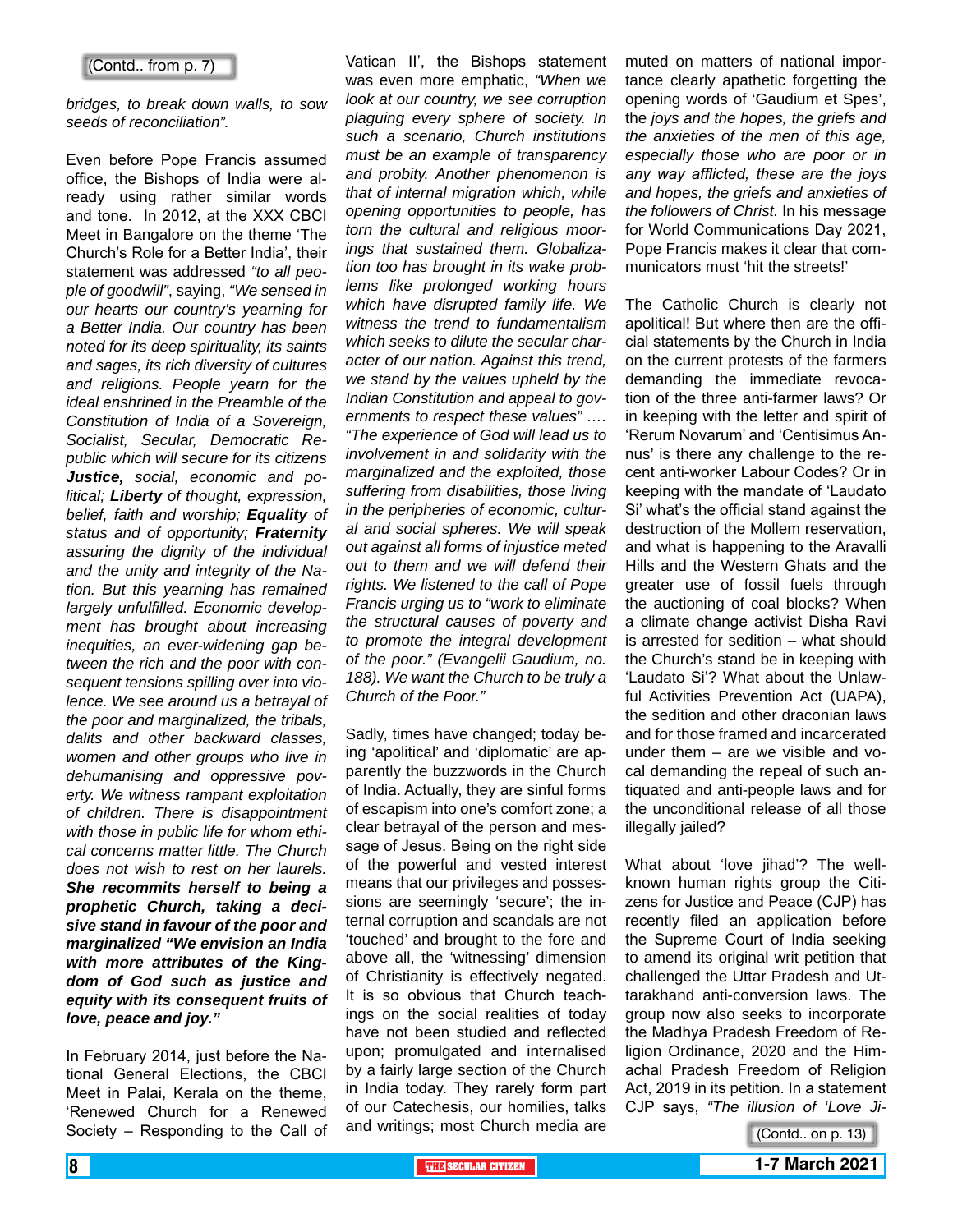# (Contd.. from p. 4)

matter-of-factly placed by the parents on the Altar, the **table of the Eucharistic Sacrifice.** The Sacristan, amazed at the audacity of the parents and recalling PP's instructions about condoning no such nonsense, coolly walked up to the parents and, in a distinctly clear voice, asked in the stunned hearing of all present as to what tools or implements he could fetch them for sacrificing the baby, like say choppers, live coals, pure ghee or what! The mother nearly fainted while the godmother promptly carried the baby off the altar and hurried outside the church!

Just how long are we going to tolerate such spectacles that actually water down the beauty of the Church's sacraments, even virtually stripping the Mass itself of its profound richness! Before the pandemic and the resultant lockdown turned our lives upside down, it was often said that most Catholics are no more seen in church after their Confirmation until their Wedding day and then until the Baptism of their baby and finally at the child's First Holy Communion. Now, post lockdown, with 'attending' or 'viewing' of the Mass ONLINE so deeply ingrained in the psyche of our youth, one shudders to think whether we'd need our churches anymore, what with today's young couples apparently favouring a hall-like atmosphere where free-for-all possibilities prevail. Not for

them the adherence to Church rules and liturgical norms!

## *The newness of the 'old normal'!*

Essentially, if the multifaceted penitential practices of Lent, like the Stations, the 3-Hours and a lot else including prayer and almsgiving are meant to deepen the faith of every Christian thereby facilitating the *metanoia* the season's liturgy calls the faithful to, we would do well to give due attention to the increasingly widening grey area of liturgical non-observance in our parishes during the onging Season of Lent. After all, doesn't the Catechism of the Catholic Church teach that the Holy Eucharistic Sacrifice of the Mass, the "sum and summary of our faith" [CCC 1327], is the "source and summit of Christian life" (LG 11) and worship? Indeed, it further affirms that "the other sacraments, and indeed all ecclesiastical ministries and works of the apostolate, are bound with the Eucharist and are oriented toward it. For **in the blessed Eucharist is contained the whole spiritual good of the Church, namely Christ himself, our Pasch"** (CCC 1325) from whom flow the Sacraments as "efficacious signs of grace, instituted by Christ and entrusted to the Church, by which divine life is dispensed to us" (CCC 1131).

Ready for the change to the real 'new normal', post COVID-19 lockdown? Then let Lent 2021 be your springboard!

# **For all your Printing needs under one roof**

**Books, Folders, Magazines, Office stationary, Leaflets, Handouts, Reports, Cards, Presentations, Religious readings, Designing, Ad designs, Packaging boxes, Cartoons, Exhibition displays, Product Marketing promotional innovations.** *Contact:* **The Secular Citizen Tel.: 9820485389**

# (Contd.. from p. 2)

seminaries is over and done with, no more will our priests have to bother about putting out forwards apologizing for being 'back to square one' or gloating about Satan thinking that he had succeeded in closing down our churches, overlooking the number of home-churches that have opened, and such innuendo – 'innuendo' because what is galling is the flip-flop on the part of our clergy on the issue of attending church vis-à-vis participating online: one day it is *'O we've missed seeing you all in church for such a long time and are happy to be celebrating Mass for you live!' The next day it is: 'We urge you to participate with your families, in the online Mass at home, where the atmosphere is much safer, with the same eager enthusiasm you have always shown, whenever you have visited the church'!* 'Innuendo' because we've all seen for ourselves by now what sort of an atmosphere prevails at home during the live-streaming of the Mass; 'innuendo' because the training of lay folk for and their induction into the Church's various parish ministries is already set to become history even as the attitude of those in power in relation to the teenyweeny, invisible corona virus jettisoning the practice of the Catholic Faith reigns supreme! **'Innuendo' because, to give the devil his due, even he knows that, forget 'eager enthusiasm', the fact is that online Mass is no Mass really!** Who the heck is fooling whom—the devil knows that, too! And how normal can such fooling be – dare to hazard a guess!?!

**Please renew your subscription if expired. Mention your subscription no. while sending the renewal amount**

**1-7 March 2021 THE THE THE THE SECULAR CITIZEN 1 THE SECULAR CITIZEN 1 THE SECULAR CITIZEN 9**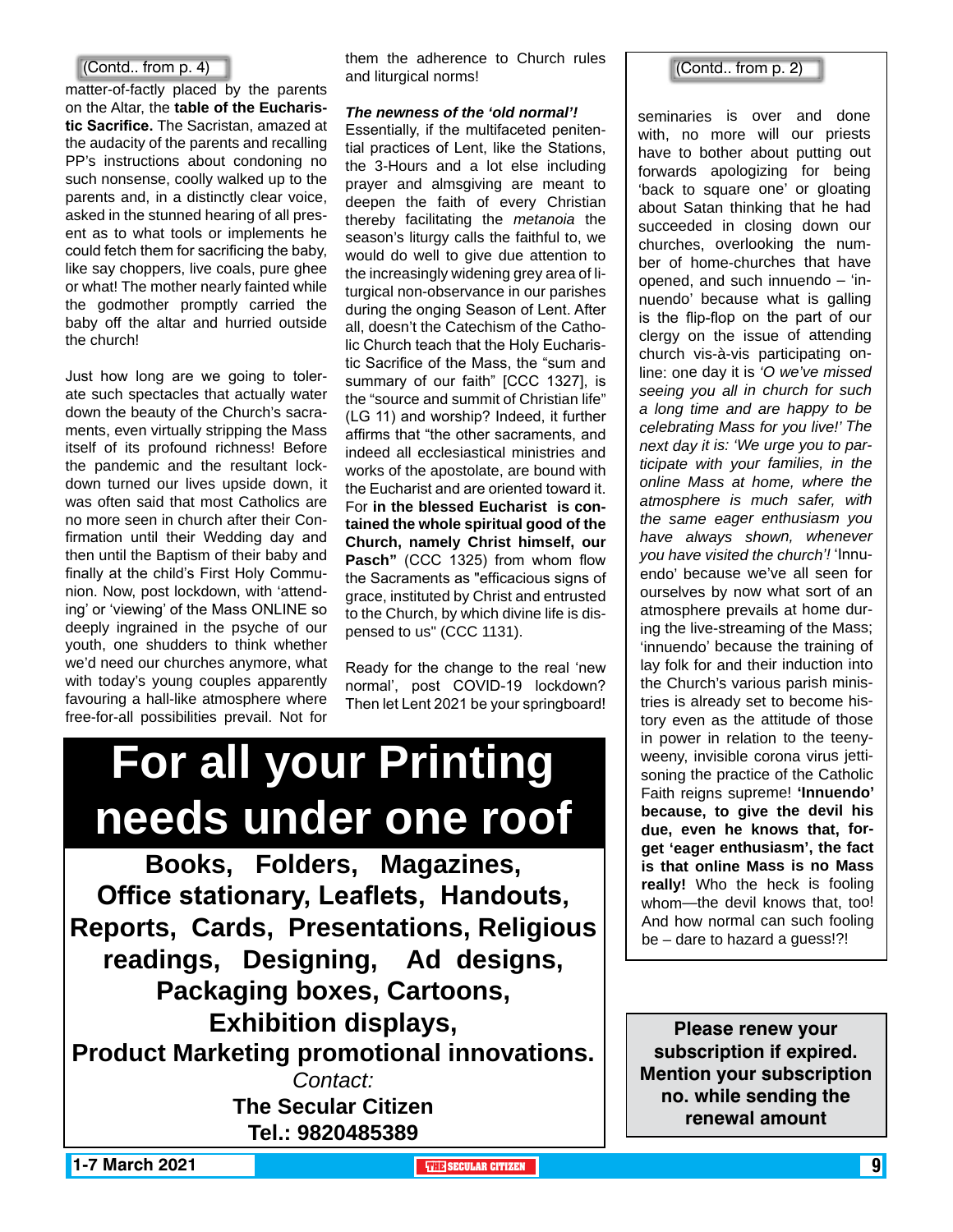# **Self Compassion: The Key To Forgiveness**

As disciples of Jesus, we all need<br>to share in God's mission for the salvation of the world. *No one can be saved alone; we can only be saved together-* Fratelli Tutti (FT) # 32. Lent is a journey towards Easter. It is a time not just for fasting, penance and sacrifice, but a time to open wide our hearts, to the extent of breaking it, even piercing it open, in order to love unconditionally. For this to become a reality, we need the help of the Holy Spirit to renew our own faith, draw extensively from the 'living waters' of hope, and receive with an open heart the compassionate love of God, who birthed us all from star dust, as sisters and brothers of one family-*Vasudhaiva Kutumbakam. Love in concern and compassion for all, is the* 



*highest expression of our faith and hope-* Pope Francis' Lenten Message (LM).

We inherited this relat-

edness with all God's creatures at our baptism through the working of the Holy Spirit. The potential for conversion by piercing our heart open to love unconditionally was shown to us by Jesus at the cross. The Paschal Mystery of the Passion-Death and Resurrection of Jesus provides enough inspiration for our thoughts, words, deeds, attitudes and decisions, particularly during this Holy Season of Lent.

Fasting, prayer and almsgiving will certainly help us along the way. However, in order to open our heart to the grandeur of God, who created all creatures big and small, we need to accept all God's creatures as part of one big family and love them all with zeal and compassion. This alone can lead all of us to the fullness of life. Fasting and sacrifice as forms of self denial are good, but not good enough. In our present Millennial-Narcissistic-Generation, where many are absorbed with clicking selfies, a consumer-oriented media and a job-driven educational system, which fosters individualism and self-promotion, this culture-of-death has resulted in drilling the desire to excel in this

highly competitive world, at all costs, by hook or by crook. The outcome of this dog-eat-dog mentality has given rise to soaring levels of stress and a sense of inadequacy, unable to meet the lofty standards of success. Depression, suicide and the constant need and urge to compare ourselves with others and succeed in the rat race, has almost become an epidemic, especially during the present pandemic.

Perhaps during this season of lent, we need to make the paradigm shift from self-esteem to self-compassion. We urgently need to be kind and nonjudgmental to ourselves. We need to accept ourselves, exactly as we arewith all our strengths and limitationsimperfect human beings in a world of chaos and suffering. When we are able to accept ourselves gracefully and with tenderness, then we will also be able to connect more easily with other frail human beings who are also struggling on this planet. When this becomes a reality, it will help to engender a sense of solidarity. Genuine self-compassion will connect us with ourselves and will lead us to reach out to others in compassion and unconditional love.

When we are able to feel one with others, suffer with them, share solidarity with them, experience a sense of empathy and bonding with a desire to relieve their suffering, and even feel their pain in our flesh, then the *'other'* becomes part of me, not separate from me. When this realization dawns, we understand the true meaning of compassion. Compassion knows no *'other'.*

This illumination will make me realize that when I hurt another, I am hurting myself and when I love another I am in truth loving myself. This heightened consciousness will help me bridge the gap between the *'self'* and the *'other'*. It will make

it easier for me to love and forgive my enemies. *It all starts from within,* as Muniba Mazari (a



once broken woman) from Pakistan, says. *Having received forgiveness our-* *selves, we can offer it through our willingness to enter into attentive dialogue with others and give comfort to those experiencing sorrow and pain (LM).*

When my circle of compassion widens it will slowly include all God's creatures. When all are loved and cared for with compassion and tenderness, a counter-culture of interdependence, equality, inclusivity and concern for the least and the lost will slowly emerge. This will hopefully result in a communitarian, egalitarian community where all feel refreshed and joyful, dancing and celebrating the gift of life. The wisdom of nature reveals that compassion, which is cosmic in scope, is vital for our wellbeing. Mother Earth has shown us the way. She has evolved over the ages through cooperation, coordination, patient groping and searching. All species including human beings are inter-related and inter-connected in a life and death fashion to one another. When this happens, life will perdure. *Nature Protects if She is* 

*Protected.* (COP-11 Logo, Hyderabad). When we keep destroying and hurting Mother Earth, we are hurting ourselves in the process as well, and the pan-



demic and COVID-19 will continue.

This lent let us be compassionate to ourselves, to all around and to our beloved Mother Earth. *'I' exist because* 

*'we' exist-*Bishop Allwyn's Lenten Reflection C a l e n d a r 2021 (Week 4). *Let us become wit-*



*nesses of new times, in which God is making all things new* (Rev. 21:1-6). Let us depend on God-the crucified Lord who has Risen. Let God unfold the mystery of life to us this lent.

# **Dr (Sr) Mudita Menona Sodder RSCJ,**

*17th Feb 2021, Ash Wednesday.*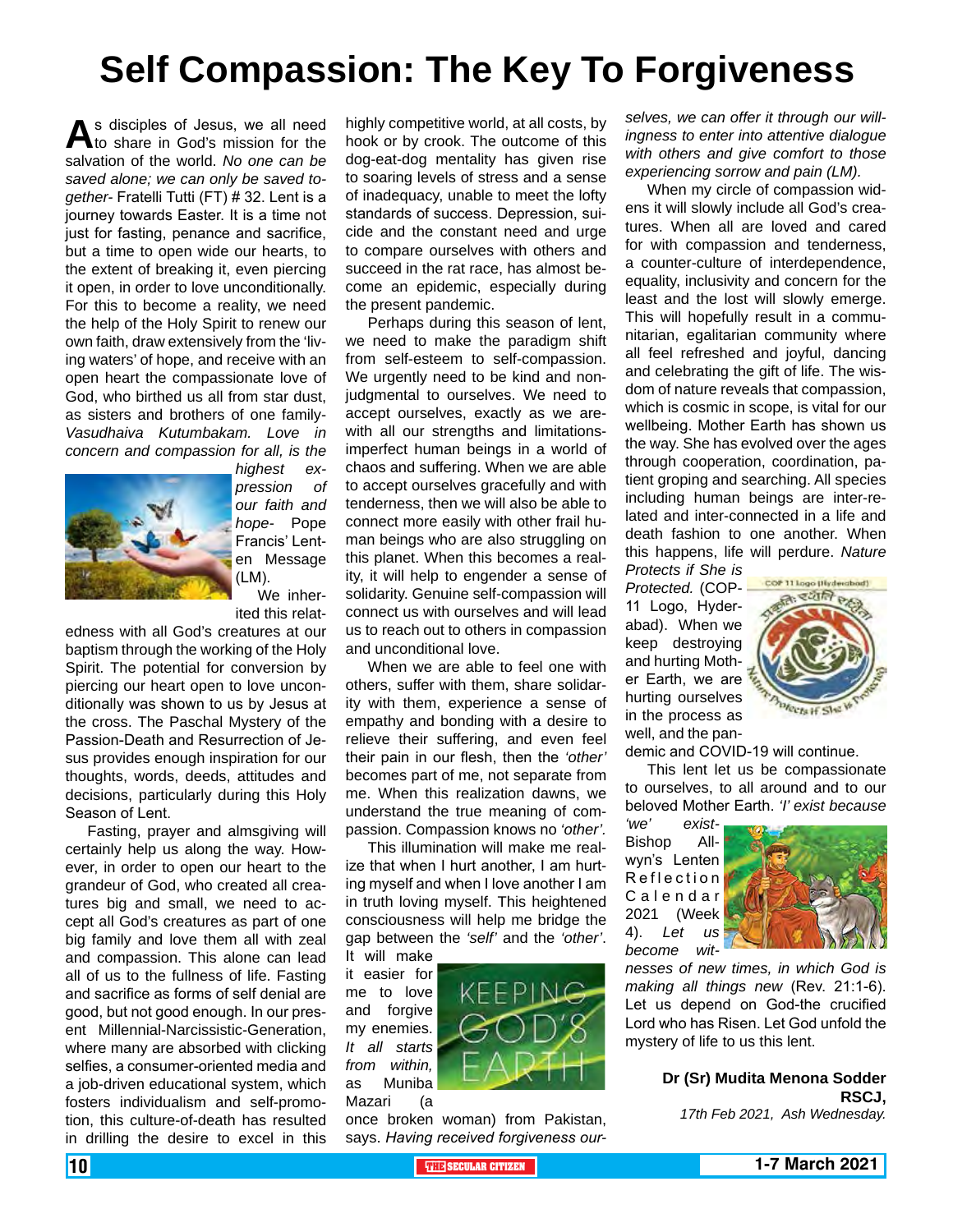# **Why We Need A Gym For Developing Our Body?**

Passion is that emotion which gives you the strength to survive the tribulations of life and continue to aim for the

ultimate goal you've set for yourself. A life without passion is a life wasted. Passion need not be necessarily big—it can be something as complicated as wanting to land on the moon to something as simple as reading. In this spectrum, my passion falls somewhere in the middle. I would like to open a chain of state-of-the art gymnasium all over the country.



**Why is it important to be healthy?**

How often we see people who have a tough time trying to reach their toes. Every day, we notice at least one 'allrounder' who huffs and puffs to climb that one floor to their home or that one flight of stairs to the platform. But, that is not seen as a sign of being unhealthy—the panting is attributed to stress, those few extra pounds are characterised as a 'sign of the wealthy'.

Let's look at the reasons we would normally cook up when explaining our inability or unwillingness to exercise. These include:

- · Financial constraints—a gym is too expensive
- · I just don't have the time
- I'm fit-I don't need to exercise
- Exercise is for the old to keep themselves fit
- I get enough exercise climbing the stairs at my work
- I get enough exercise running after my kids
- There's no good gymnasium around my place

This list can go on and on…But the truth is, human life



will not. Why is it that the average life expectancy in the US is 86 while it's somewhere around the 70s in India? The reason being, we are not

paying enough attention to fitness regimes. Heart diseases, diabetes, arthritis and so many other diseases strike those who are unfit and obese. Not just that, exercise boosts immunity and can keep many diseases at bay—including the recent and deadly H1N1. Besides, exercise releases endomorphs—the hormone that makes one 'happy' and thus relieves stress and improves mental health.

# **Why is Gymnasium a necessity?**

While some may argue that healthy living is possible even without hitting a gym, we need to dwell on the practicality of such arguments. Unlike the US, we do not have special cycling lanes; our offices are not equipped with lockers and shower-rooms that we can freshen up after walking or cycling our way to work. Also, the Indian weather does not permit exercise all year around—the summers are bad, the

rainy season has its own woes, and the winter is practically nonexistent. Such scenarios don't leave much scope for

exercise. This is where a gym can make a difference…by providing a conducive environment for fitness.

Conclusion:

I strongly believe that every individual has the right to healthy living. Healthy living is not a privilege, but a right. Sadly, however in our country, healthy living is more like a right of a pocket of people who are able and willing to pay for it. That is the reason I want to open a chain of health

clubs—to make fitness the part of every Indian's lifestyle. To provide easy access to superior quality, affordable fitness regime that will be an integral part of every Indian's.

# **The Secular Citizen Weekly Statement of ownership and other particulars FORM IV**

- 1. Place of Publication Mumbai (Maharashtra)
- 2. Periodicity of publication Weekly
- 3. Printer's name Lawrence Coelho Whether Citizen of India Yes If foreigner, state the country of origin Not Applicable Address 99, Perin Nariman Street,
- 4. Publisher's name Lawrence Coelho Whether Citizen of India Yes If foreigner, state the country of origin Not Applicable Address 99, Perin Nariman Street,
- 5. Editor's name Lawrence Coelho Whether Citizen of India Yes If foreigner, state the country of origin Not Applicable Address 99, Perin Nariman Street,
- 6. Name and address of individuals who own the newspaper and partners or shareholders holding more than one percent of the total capital Lawrence Coelho

1st Floor, Fort, Mumbai -400 001.

1<sup>st</sup> Floor, Fort, Mumbai -400 001.

1st Floor, Fort, Mumbai -400 001.

I, Lawrence Coelho hereby declare that the particulars given above are true to the best of my knowledge and belief. Sd/-

**Lawrence Coelho** Dated: 1<sup>st</sup> March, 2021 Signature of Publisher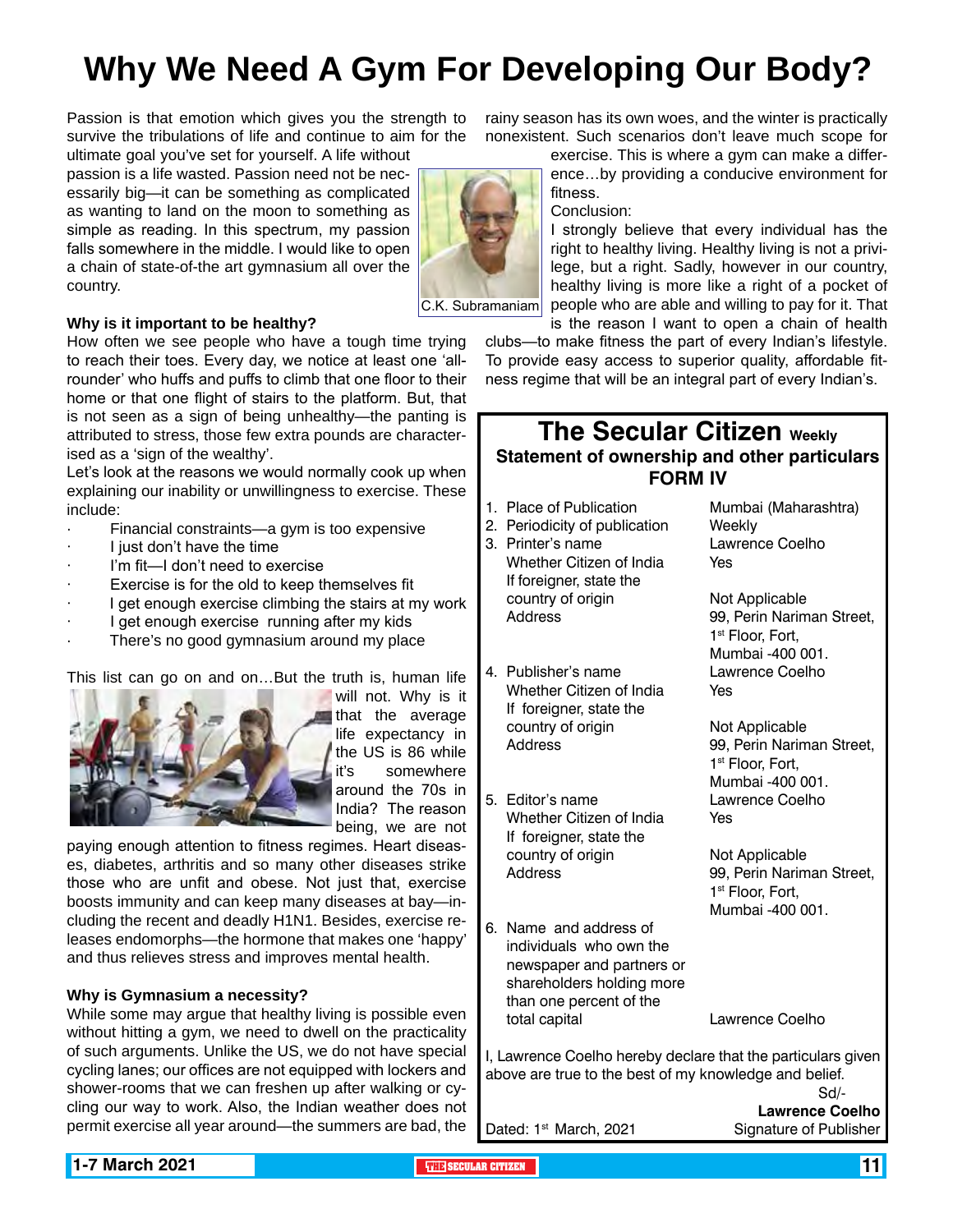Coronadose: An overdose of bad news from consuming too much media during a time of crisis. Can result in a "panicdemic".

### \*\*\*\*\*

I was having wine with my wife when she said 'I love you so much, you know. I don't know how I could ever live without you.' I said, 'Is that you or the wine talking?' She said, 'It's me talking to the wine.'

### \*\*\*\*\*

What's the secret to enjoying a good bottle of wine? Open the bottle to let it breathe. If it doesn't look like it's breathing, give it mouth-to-mouth. \*\*\*\*\*

It's funny how 8 glasses of water a day seems impossible but 8 glasses of wine is a sign of a good meal. \*\*\*\*\*

During a job interview at the 99 Cents store, my son was asked, "Where do you see yourself in five years?" My son's reply: "At the Dollar Store." He got the job.

\*\*\*\*\*

My husband and I were daydreaming about what we would do if we won the lottery. I started: "I'd hire a cook so that I could just say, 'Hey, make me a sandwich!'" Thomas shook his head. "Not me. I already have one of those."

# \*\*\*\*\*

**In the Birds Section** I was perusing the shelves at a bookstore when a customer asked an employee where the birding section was. After pointing it out, the employee asked, "Is there anything specific you're looking for?" "Yes," said the customer. "My husband." \*\*\*\*\*

**Forgot About the Gift**

My friend Garrick had the solution to forgetting his wife's birthday and their wedding anniversary: He opened an account with a local florist and provided it with both dates as well as instructions to send flowers and a card signed "Your loving husband, Garrick." For a few years, it worked. Then one day, Garrick came home on their wedding anniversary. He saw the flowers on the dining room table



and said, "What nice flowers. Where did you get them?" \*\*\*\*\*

### **Only Woman There**

A local lumberyard was having an open house, and my mother really wanted to go. Dad, though, had no interest. After badgering him with no luck, she finally said, "If you don't go, I'll be the only woman there." Dad shrugged. "If I go, you'll still be the only woman there."

\*\*\*\*\*

## **Keep the Name**

Spotted in the legal notices section of the Maryland-based Daily Times: Michael Ray Dipirro petitioned the circuit court to change his name to Michael Ray Forbes. His reason for doing so? "Ex-wife wants to keep my surname. She can have that too!" \*\*\*\*\*

# **Takes Two to Get Married**

I just read that 4,153,237 people got married last year. Not to cause any trouble, but shouldn't that be an even number?

\*\*\*\*\*

**Damage caused by Corona Lockdown put up in the witty English language**

*This lockdown has led to several local businesses going bankrupt.*

- **The Blouse manufacturer has gone** 'Bust.'
- **The specialist in Submersibles has** gone \*Down Under.'
- **The manufacturer of Food Blend**ers has gone into 'Liquidation.'
- A Dog Kennel has had to call in the 'Retrievers.'
- **The suppliers of paper for Origami** enthusiasts has 'Folded.'
- **The Heinz factory has been** Canned as they couldn't \*Ketchup\* with expenses.
- **The Tarmac laying company has**

reached the 'end of the road.'

- The Bread company has run out of 'Dough.'
- The Clock manufacturer has had to Wind Down and the owner has gone 'Cuckoo.'
- **The Chinese Food company has** been 'Taken away.'
- **The Shoe shop owner has had** to put his foot down and given his 'Staff the Boot.'
- **The Laundrette has been taken to** the 'Cleaners.'
- The Bread Bakeries are all 'Toast'
- And yes, it's 'Curtains for Theatres' \*\*\*\*\*

## **Who Can't Hear**

A man goes to the doctor, concerned about his wife's hearing. The doctor says, "Stand behind her and say something and tell me how close you are when she hears you." The man goes home, sees his wife in the kitchen, cutting carrots on the counter top. About 15 feet away he says, "Honey, what's for dinner?" Nothing. He gets halfway to her and repeats the same question. Nothing. Very concerned, he gets right behind her and asks again "What's for dinner?" She turns around and says "For the THIRD time, beef stew!" \*\*\*\*\*

### **Bald Baby**

I dreamed I was rocking a baby to sleep. In the morning, my husband, who is bald, told me I patted his head for 30 minutes while repeating, "Go to sleep, baby."

\*\*\*\*\*

## **Send a Sign**

The graveside service had just ended when there was a frightening clap of thunder, followed by a tremendous bolt of lightning accompanied by even louder thunder. The little old man looked at the pastor and said calmly, "Well, she's there." \*\*\*\*\*

## **Tooth Pulled**

A woman and her husband stop at a dentist's office. "I need a tooth pulled right away," she says. "Don't bother with the Novocain; we're in a hurry." "Which tooth do you want pulled?" asks the dentist. The woman shoves her husband toward the dentist. "Go ahead, dear. Show him your tooth." \*\*\*\*\*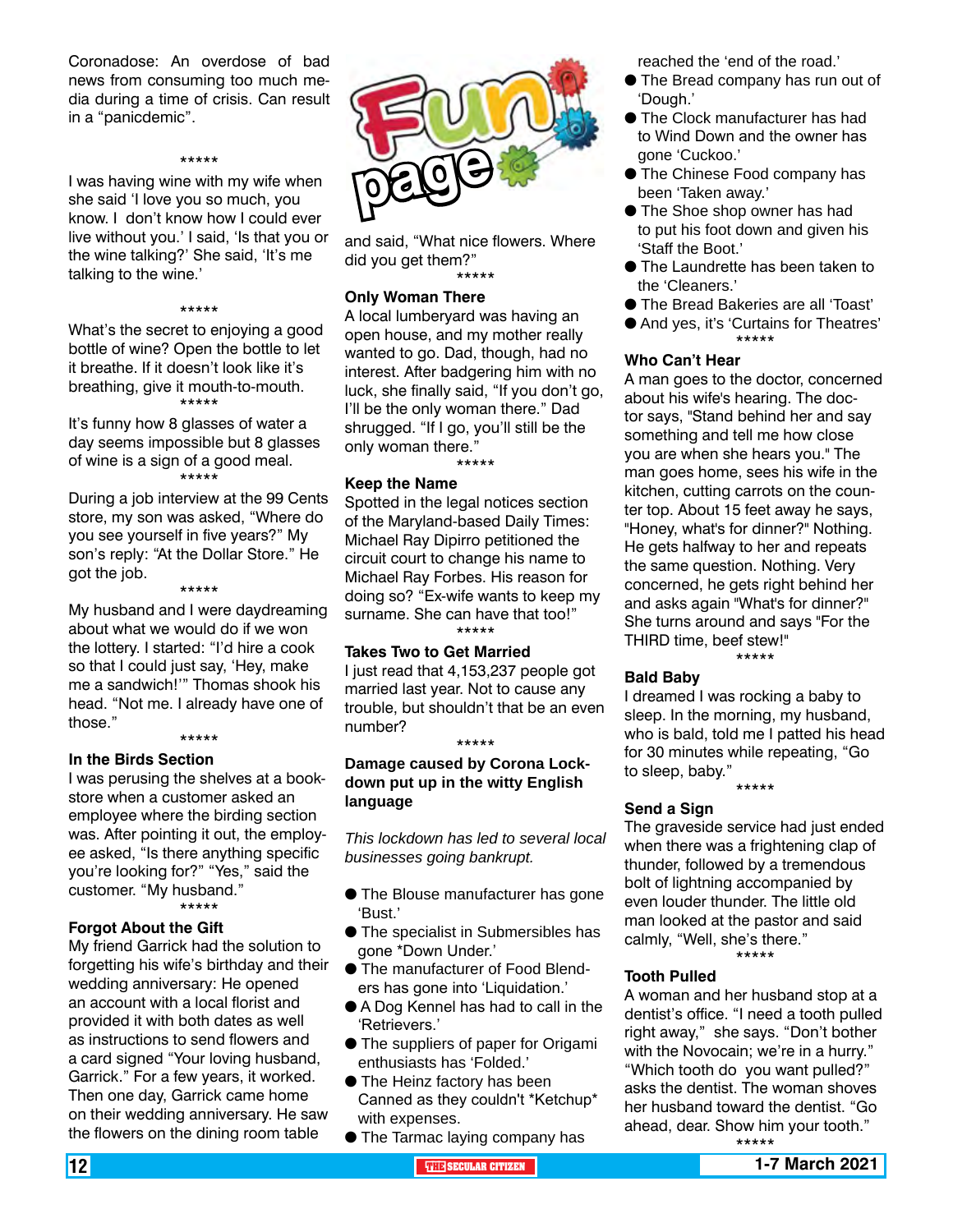# (Contd.. from p. 8)

*had' has led violence and intimidation by police and non-state actors. The 'Love Jihad' laws legitimise un-constitutional, anti-minority and misogynistic beliefs, and help further the hateful, communal agenda of extremists. CJP is challenging these laws as they impinge upon the privacy, freedoms and autonomy of consenting adults"*. Some High Courts have already declared it unconstitutional. On 14 February the Chief Minister of Gujarat announced that Gujarat would soon have a 'love jihad' law on the lines of UP and MP. That some Church hierarchy can support such a law (political or apolitical?) is downright immoral and certainly against the teachings of Jesus. An adult has a right to marry the person of one's choice and also to embrace the religion of one's choice. There are sufficient provisions in the CrPC to address any force or fraud.

What about the Citizenship Amendment Act (CAA)? or for that matter the abrogation of Articles 370 and 35 A, where Kashmir is concerned? Is there any statement on the stifling of freedom of speech and expression in the country, the consistent attack on freedom of religion or for that matter, on general the denial of most human rights? Migrants and refugees suffer very much (we have seen this during this pandemic) in keeping with the Church directives have we been only their benefactors or have we truly accompanied them in the protection of their rights? Already last week (Feb 7) following the military coup in Myanmar and in the wake of the massive protests Pope Francis expressed *"solidarity with the people of Myanmar"*. He said, *"I pray that those in power in the country will work... towards the common good,"* and he called for *"social justice, national stability and harmonious democratic coexistence".*

True there are several Catholics: laity, nuns and priests who have taken a stand on the above. Many are at the forefront and at great risk. That however is not enough! Pope Francis constantly reminds us that when rights

(Contd.. from p. 3)

food insecure as they did not have reliable access to affordable and nutritious food. The situation has only worsened post COVID-19.

**Why then is the Indian government determined to play havoc with the lives of small and marginal farmers, who constitute more than 80% of all farmers? Where are they going to disappear? What will happen to our food chain? How will the poor and needy have access to food? Would the IMF provide us with any answers or tell us where in the world their farm policies have placed money in the hands of small farmers? Questions abound, but no answers from either the government or IMF.** 

But the farmers already know the answers. That is why they are on the streets against all the odds stacked against them. The government should remember that the more it humiliates the farmers, the greater will be anger pouring out on the streets.

**The biggest gain from this agitation is that the well-rehearsed and well-tested divisive policies of the present government have only produced contrary results – uniting farmers irrespective of caste, religion and region. This is what happens to a government that is out of touch with the peoples' pain and lives in its own make-believe world.**

and values are threatened, a prophetic voice must be raised. Jesus was deeply concerned about the deeprooted injustices of his time and took a visible and vocal stand against them. The Catholic Church in India can no longer remain a silent spectator, stand on the sidelines and pretend that it is apolitical! Jesus was never apolitical; the Catholic Church is not apolitical!!

*\*(Fr Cedric Prakash (GUJ) is a human rights, reconciliation and peace activist/writer. Contact: cedricprakash@gmail.com )*



### **Ingredients:**

300 gms fresh ground coconut 100 gms cashewnuts (ground) 350 gms granulated sugar 2 tbsp rosewater 130 ml water 2 drops of food colouring (pink or any other colour of your choice) 2 tbsp ghee



## **Method:**

- 1. Butter a 9 x 9 square baking pan. Set aside.
- 2. Grind the coconut with the rosewater until it is smooth. Set aside.
- 3. In a large vessel, heat the sugar and water over medium heat. Cook until all the sugar has dissolved and you have a thick syrup consistency.
- 4. Now add the ground coconut and ground cashewnuts to the sugar syrup and continue to stir over medium-low heat.
- 5. Continue to cook until the mixture become thick and starts to leave the sides of the pan.
- 6. Now add the food colour and ghee. Stir well.
- 7. Pour the mixture into a buttered 9 x 9 square baking pan.
- 8. Spread the mixture evenly, then use the bottom of a flat bowl or glass to press it down.
- 9. Cut into desired shapes. Traditionally, coconut cordial is cut into squares or diamonds.

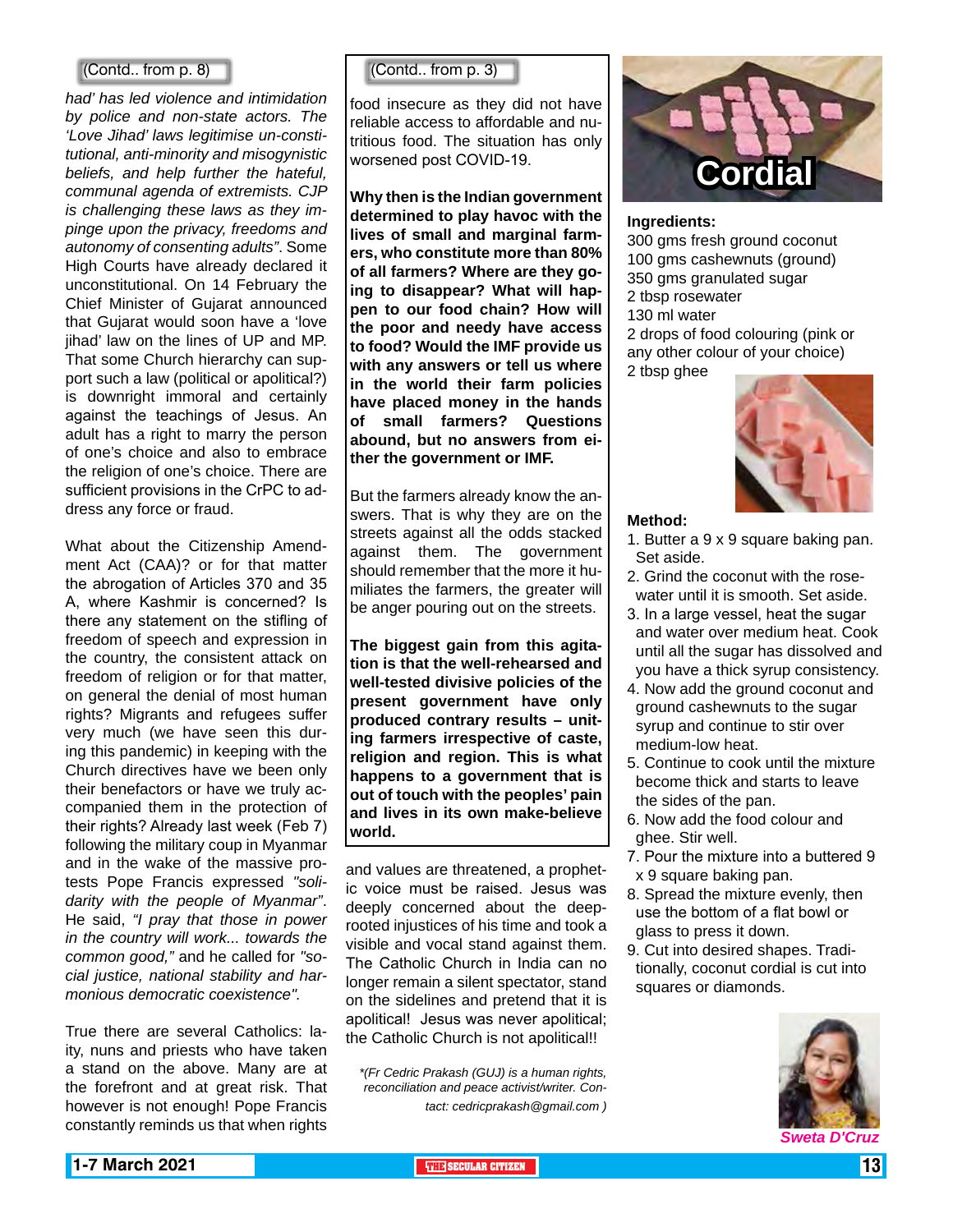# **Story After Marriage – With a drizzle of coconut oil and lots of pepper**

**The Structure of the Structure of this article to my dear husband – who reads only those articles<br>in which he is mentioned. As for the** this article to my dear husband – who reads only those articles in which he is mentioned. As for the others, he either chooses to ignore them or makes me read them aloud so that he can continue with his other "important"pursuits. Well, that pretty much sums up my life after getting married.

Since it is Valentine's day and there is talk of love and red hearts everywhere, I thought this could be my best opportunity to write about this topic. Not often do I venture out to write love stories or anything even mildly related to romance.

Recently as a part of a campaign, my husband and I shot a video of baking a cake, uploaded photos of the cake with wine by the side and a beautiful ambience we had set-up at home. We received a lot of compliments and most of them were "How

Romantic!". Well, the arrangement was indeed romantic but the clutter and the dishes to wash after the episode was more romantic! On a serious note, most of the married couples often complain that at the beginning of the marriage or during courtship period the spouse was so romantic but as the years pass,the romance fizzles out and the married life turns stale devoid of any spark.

I have also complained a lot and did personally feel, where has all the spark and butterflies in the stomach gone? Slowly I realized that it has completely disappeared. Just like my slim figure and my husband's four (Six according to him!) packs.

Life after marriage is definitely different. To put it better, it has evolved. Long romantic messages slowly turn

into grocery lists. Tight jeans and cocktail dresses are replaced by pajamas. Shea butter cream is replaced by Vicks gel. Soft kisses become formal pecks. Yet we claim that we are in love. Or are we?

I remember one incident, during our courtship period I had slipped and had sprained my leg. My fiancé (now husband) had rushed to my aid and helped me sit. He massaged my leg, applied some ice and had enquired about my well-being a good number of times. Recently, history repeated – I slipped again and landed on the floor in our room. To my utter dismay, my husband was busy looking at the floor instead of me. When I enquired as to

> what he was doing, he calmly replied that he was checking if the marbles on the floor were intact and they had not broken because of my fall! Well, priorities change! However, afterwards he did lift me and applied a good amount of pain-relieving gel.

Nevertheless, there was a huge difference in his reaction. This did make me realize that life after marriage had a lot of chillies but less spice!

Life was different before marriage or even a few months after marriage. We would look into each other's eyes and smile all day. But now, we are better off looking at our smart phones than look at each other. Before marriage we would speak over the phone for hours and now calls are meant only for important conversations. Before marriage we were longing for privacy, just to steal a warm hug. But now,we prefer some "me" time over "us" time. In the early days of marriage, a kiss was mandatory before going to work and now kisses are restricted to Christmas and Easter wishing. Yet,we proudly claim we are so much in love. Or are we?

While I was planning to pen this article, a series of questions did cross my mind. How would people accept this article? Would they be offended? Am I propagating negative aspects about marriage? But the most crucial question I asked myself was are we still in love?

After pondering for quite some time, I realized, probably "love" is cliché and overrated. What I understood was that we were committed and attached to each other. That is what glued us together when we felt we had fallen out of love.

There are moments in each couple's life when they feel there is no love between them. But is it true? For most of us in the present generation the definition of love is vastly different. It is romance, vacation, cuddling, intimacy and freedom. Probably we are forgetting the aspects of companionship, trust, transparency, security and dependency. Aren't we?

I have heard many married couples say, "I don't want to be dependent on anyone, I am independent". Well, being independent is appreciated but a beautiful marriage does involve some level of dependency which adds a different flavor to the love. I am dependent on my husband in many ways. I am dependent on him to pick a dress, switching a job or pursuing an interest. I am dependent on him while selecting a piece of furniture and so many other things. These dependencies of the couple make them glued to each other, when each one seeks the other's opinion there is a level of transparency and this makes way for great amount of trust and compatibility.

I have heard people say, "I want freedom!". I have also said this many





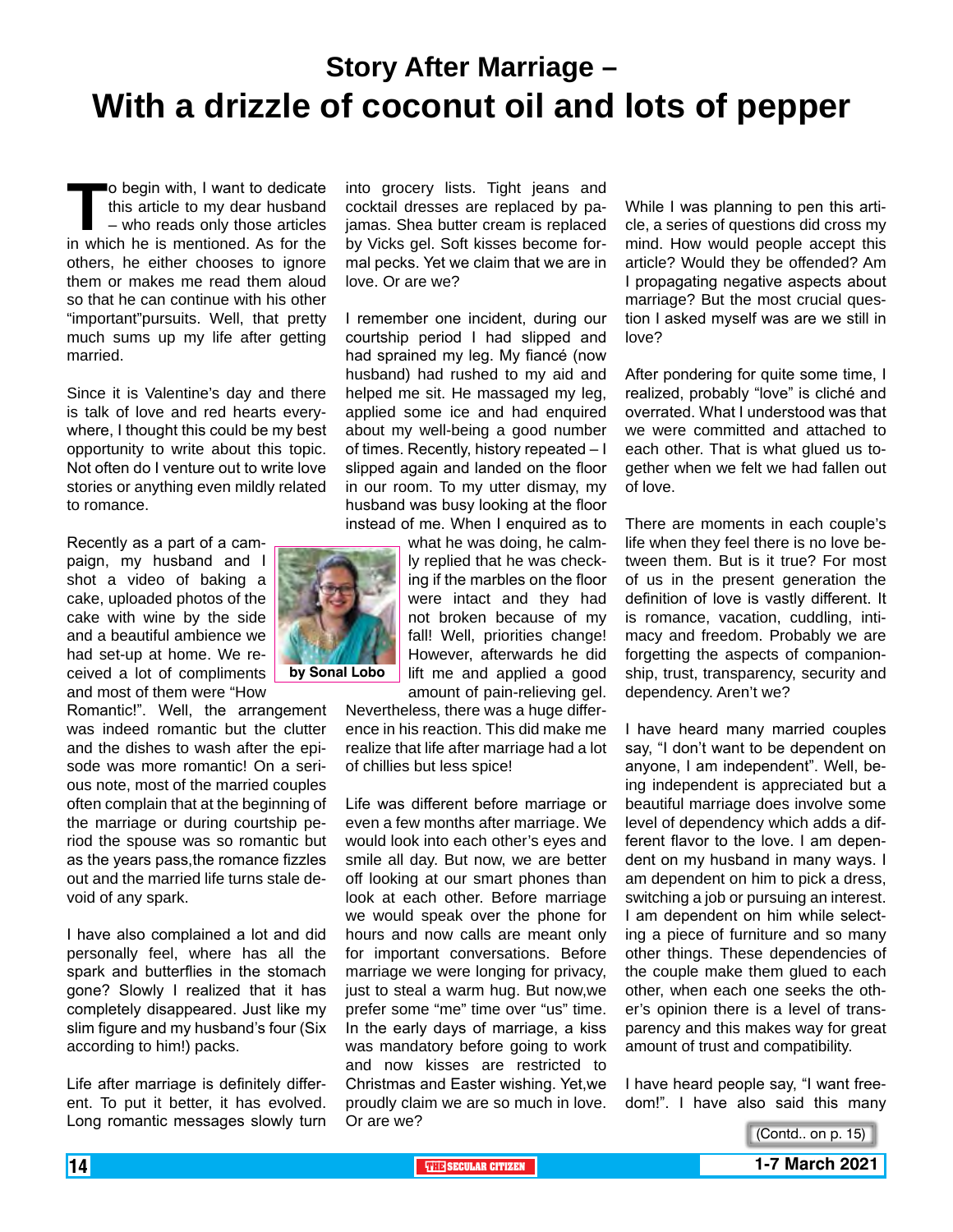## (Contd.. from p. 14)

times. What is freedom? When a concerned wife frantically calls her husband to check on his safety, is it curtailing one's freedom? When a husband who struggles to manage finances, advises his spouse to spend less, is it curtailing one's freedom. Even today when I wish to buy something, I discuss it with my husband and so does he when he is planning to spend on something. Even today when we make plans to go out or catch up with friends, we inform each other and seek each other's opinion. It is not controlling;it is being involved.

People grow and change and so does a married couple. As years pass, we mature and so do our thoughts. While love remains intact it is expressed in different ways. Today when I leave for work my husband does not kiss me and say I miss you. But he helps me during the busy mornings and waves a gentle goodbye. Most of our outings today are not long drives. But a short stop over for a glass of wine and some peaceful time. It is not about passionate sex, but long hugs and the reassurance that there is someone sleeping by your side.

I have received tremendous support from my husband. When I planned to switch careers taking a huge risk, he whole heartedly supported me even though we were not financially secure. Whenever I wanted to dedicate time to pursue my interests, he never stopped me nor asked me why. Those evenings when I did not want to cook, he quietly had a bowl of Maggi or some leftover rice. Those times when I did not look pretty and cracked my voice, he smiled and held my hand. What could be more romantic that this? This was more than romance. This was commitment. This was fulfilling the promise we made before God to stand by not only in times of fun and frolic but also in tears and fights.

The greatest test of our marriage was the loss of our babies. When I went through two miscarriages, that is

when I witnessed what love was. My husband not only held me close and tight, but in every step,he helped me come out of the pain. His love and care would never permit him to pressurize me for a child till this day. Isn't this more beautiful than red roses and a bottle of wine?

Each of us have our own struggles in marriage, there are times we scream at each other and wonder why did we have to get into this? We hate to look at each other and wish time just flies. We want to run away far and hide but when it is all over is it not our spouse that we always want by our side?

Seven years of married life is not long but it is not short too. We face new challenges every day. There are arguments, fights, doubts and tears. But it is nothing when compared to the fact that you have been given the most precious gift by God. A friend he sent specially for you. Yes, it is not going to be same. There may not be surprises of expensive gifts. There may not always be a romantic getaway, and each other's habits may pull us astray.

But the love will always stay. It has stayed for me too. When he helps me in the kitchen, when he arranges the vessels, when he respects my folks, when he discusses his problems and

# **Thanksgiving**

**May the Sacred Heart of Jesus be Praised Adored, Glorified and Loved today and everyday throughout the world, now and forever.Amen!!**



*Ask St. Clare for three favours two impossible and say nine Hail Mary's and the above prayer for 9 days with a lighted candle and publish on the 9th day your request will be granted no matter how impossible it is*

> **—John A. Rebello, Navi Mumbai**

weaknesses, when he lays open his vulnerabilities and issues, when he fights with me to watch Netflix, when he applauds my success, when he cracks a PJ, when he cannot stand to see my tears, when he argues, when he lies to make me happy, when he works hard to secure my future, when he calls me when I'm far away and many such moments remind me every day that this is love.

Though marriage has many aspects, the fact that we are glued together, emits an aroma just like the coconut oil. No matter what ingredients you put in a dish, the coconut oil outshines, just like the love between a couple. As years pass by the spark might disappear but the shine remains. Yes, we will continue to sigh and wonder why. There will be fights and arguments just like pepper but though pepper is spice It is digested well by our body.

Every after-marriage story is not sparkly white but definitely it is tempered with a drizzle of coconut oil and some spice.

# Subscriptions for **RENEW SECULAR CITIZEN**<br>Renewal as well as New, can be

sent through Bank Fund Transfer to any one of the following banks:

Bank: HDFC Bank Branch : CST - Mumbai VT Account Name: The Secular Citizen Current Account No. 03552000006744 ISFC code: HDFC0000355 or Bank: Citizen Credit Co-op Bank Ltd., Branch : Colaba, Mumbai Account Name: The Secular Citizen CurentAccountNo. 2090031000000489 ISFC code: CCBL0209003

Please inform us through email: secular@sezariworld.com or through phone: 9820485389 after transferring the same.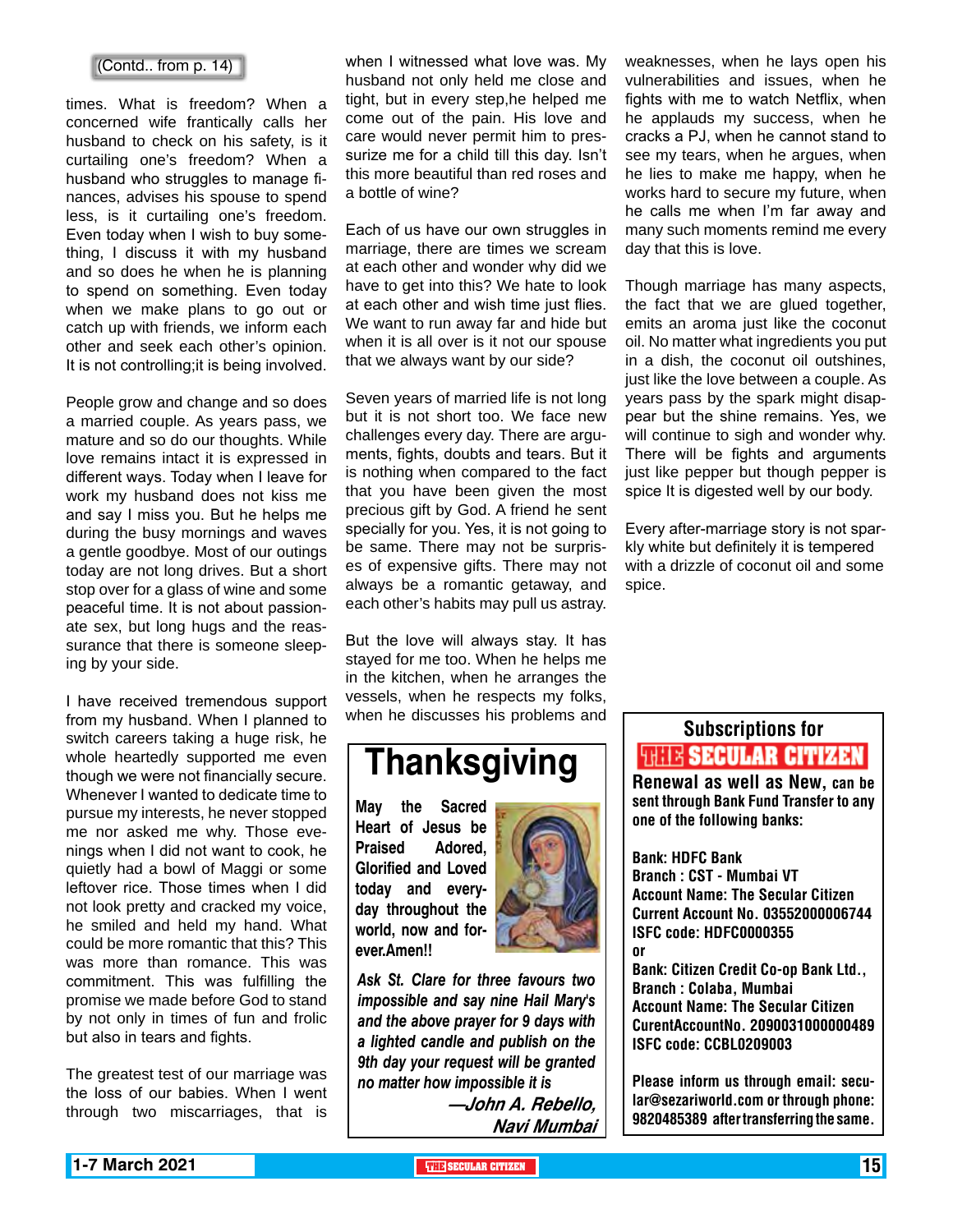# **Royal Christian Family MATRIMONIALS - GROOMS**

**7185. MUMBAI :** Goan Roman Catholic Bachelor, (Born in October 1984) Ht. 5' 10", Wt. 72 kgs, Wheatish Complexion,Edn. B.Com., working for Bank. Contact email :

spydee321@gmail.com

**7184. U.K. :** Goan Roman Catholic Bachelor, (Born in April 1990) Ht. 5' 7", Wt. 65 kgs, Wheatish Complexion, Edn. B.Com., working as a Credit Control in Private company in U.K. Contact email : troyt007@gmail.com **7183. MUMBAI :** East Indian Roman Catholic Bachelor, (Born in February 1991) Ht. 5' 11", Wt. 86 kgs, Wheatish Complexion, Edn. PGDM and BMS., working as a Relationship Manager. Contact email :

ritadhawan10@gmail.com

**7172. MUMBAI :** Goan Roman Catholic Bachelor, (Born in August 1992) Ht. 6' 1", Wt. 90 kgs, Fair, Edn. Graduate, Diploma in Social Communications in Sophia and then done a Fellowship with Piramal House of Leadership. Working with an NGO - sports foundation. Contact eamil : florencemendonca@rediffmail.com **7004. MUMBAI :** Tamilian Roman Catholic Bachelor, (Born in August 1988), Ht. 5' 7", Wt. 90 kgs, Wheatish Complexion, Edn. B.E. (Inst.) MBA, working as a Sales Engineer. Contact email : amarian1988@ 9967657806 **6996. MUMBAI :** Tamilian Roman Catholic Bachelor, (Born in September 1990), Ht. 5' 5", Wt. 75 kgs, Wheatish Complexion, Edn. BMS., M.Com., MBA in Marketing, working for L & T Infotech. Contact email : rodnidavid@gmail.com

**7151. MUMBAI :** Goan Roman Catholic Bachelor, (Born in May 1990) Ht. 5' 8", Wt. 65 kgs, Wheatish Complexion, Edn. Masters in Marketing, Working as a Asst. Marketing Executive. Contact email : emanuelfindz90@gmail.com

# **Important Notice**

Telephone no. of candidate will be printed only with the consent of members. For Tel. Nos. Please contact: +91- 9820473103 / 9820485389 or Email : royalchristianfamily@gmail.com

**7146. MUMBAI :** East Indian RC Bachelor, (Born in July 1988) Ht. 5' 10", Wt. 79 kgs, Fair Complexion, Edn. B.E. (Mech), + PG course in Finance, working as a Asst. Manager in MNC. Contact email :

lenin.pdsouza@gmail.com

**7144R POONA :** Goan RC Bachelor, (Born in October 1985) Ht. 5' 5", Wt. 60 kgs, Wheatish Complexion, Edn. Hotel Management Graduate, working as an Executive. Contact email : merrolmenezes@gmail.com

**7136. HYDERABAD:** Anglo Indian RC Bachelor, (Born in July 1988) Ht. 5' 8", Wt. 80 kgs, Wheatish Complexion, Edn. Post Graduate, having own business. Contact email :

phillipctocher@gmail.com

**7135. U.S.A. :** Mangalorean RC Bachelor, (Born in June 1990) Ht. 5' 10", Wt. 65 kgs, Wheatish Complexion, Edn. B.E. in Electronics & Telecommunication (EXTC), working as a Senior Software Engineer. Contact email : ryandcunha01@gmail.com

**7116. MUMBAI :** Goan Roman Catholic Bachelor, (Born in December 1988), Ht. 5' 9", Wt.79 kgs, Wheatish Complexion, Edn. Masters in Financial Management, working for US based Investment Bank in Compliance and Audit dept. Contact email :

williamgonsalves123@gmail.com **7102. MUMBAI :** Mangalorean Roman Catholic Bachelor, (Born in August 1988), Ht. 6' 1", Wt. 95 kgs, Wheatish Complexion, Edn. Masters, working for MNC. Contact email : am.pereira@rediffmail.com

**7101. MUMBAI :** Mangalorean Roman Catholic Bachelor, (Born in April 1988), Ht. 5' 5", Wt. 68 kgs, Wheatish Complexion, Edn. Masters in Logestics doing part time MBA. Working as an Asst. Manager. Contact email : gracian.moras@gmail.com

To Place Your Matrimonial Advertisement Call: +91 - 9820485389 or 9820473103

Check your email at least once a week. Members are requested to inform us when they are settled, so that publication of their details can be discontinued.

**7100. MUMBAI :** Mangalorean Roman Catholic Bachelor, (Born in March 1987), Ht. 5' 7", Wt. 52 kgs, Fair Complexion, Edn. H.S.C., working as a Event Coordinator. Contact email : celeseinepereira@gmail.com

**7099. USA :** Mangalorean Roman Catholic Bachelor, (Born in March 1988), Ht. 5' 8", Wt. 82 kgs, Wheatish Complexion, Edn. M.Sc.,working as a Computer Engineer in USA. Contact email : willatauro@gmail.com

**7097-R MUMBAI :** Mangalorean Roman Catholic Bachelor, (Born in October 1991), Ht. 5' 11", Wt. 97 kgs, WheatishComplexion, Edn. B.Com., working as Sr. Account Recievable in private company. Contact email : dsouzadonald11@gmail.com

**7040. MUMBAI :** Goan Roman Catholic Bachelor, (Born in October 1991), Ht. 5' 5", Wt. 65 kgs, Fair Complexion, Edn. B.C.A., MBA Pursuing, working as a GIS Analyst in MNC. Contact email : ronaldpereira1210@gmail.com

**7025. MUMBAI :** Mangalorean Roman Catholic Bachelor, (Born in May 1992), Ht. 5' 8", Wt. 56 kgs, Fair Complexion, Edn. B.E. (IT), working as a Software Developer. Contact email : kevin92ster@gmail.com

**7011. MUMBAI :** Mangalorean Roman Catholic Bachelor, (Born in September 1983), Ht. 6', Wt. 75 kgs, Wheatish Complexion, Edn. MBA Electronics and Finance, working as Research Electronics. Contact email : canute.serrao@gmail.com

**7144. POONA :** Goan RC Bachelor, (Born in October 1985) Ht. 5' 5", Wt. 60 kgs, Wheatish Complexion, Edn. Hotel Management Graduate, working as an Executive. Contact email : merrolmenezes@gmail.com

**If not settled within a year, renew your membership atleast two months in advance to continue the service uninterrupted.**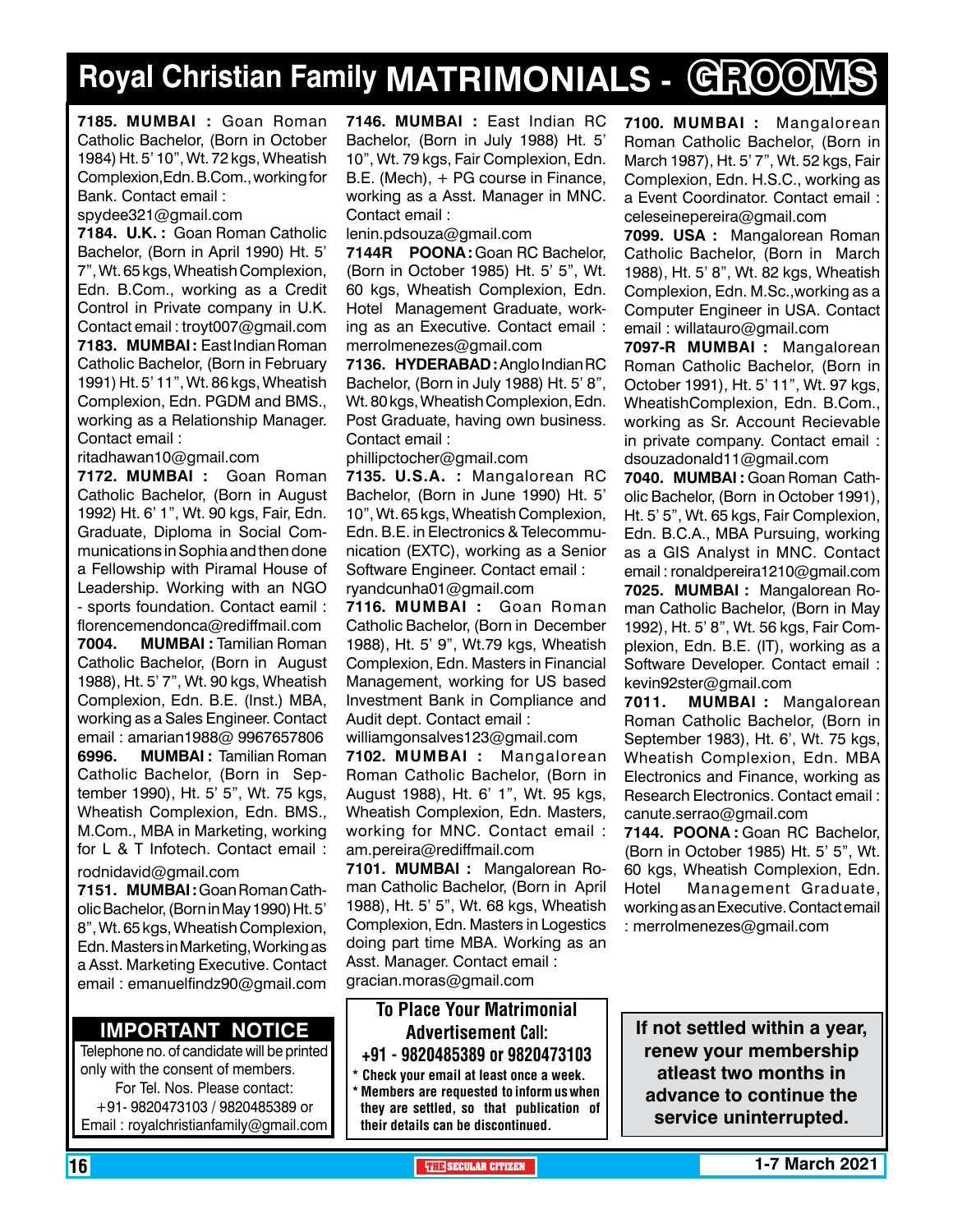# **Royal Christian Family MATRIMONIALS - BRIDES**

**7198. MUMBAI :** Mangalorean Roman Catholic Spinster, (Born in January 1994), Ht. 5' 4", Wt. 52 kgs, Fair Complexion, smart and good looking, Edn. MBA, PGDM, working as a Financial Analyst, Amazon. Contact email : nicmacjac@gmail.com

**7197. MUMBAI :** Goan Roman Catholic Spinster, (Born in April 1995), Ht. 5' 1", Wt. 55 kgs, Wheatish Complexion, Edn. Graduate & pursuing MBA in Hotel and Tourism, working as a Travel Executive in Sharp Travel Private Limited. Contact email : joseph.monteiro84@yahoo.com, Mob. : 9869860580.

**7182. MUMBAI :** Mangalorean Roman Catholic Spinster, (Born in October 1992), Ht. 5' 4", Wt. 72 kgs, Wheatish Complexion, Edn. B.Com., C.A., working as Asst. Manager in TATA Company. Contact : email : matrimonialp27@gmail.com

**7128. MUMBAI :** Affluent business family R.C. East Indian Spinster, (Born in 12-04-1988), Ht. 5' 2", very beautiful and pretty. Edn. MS General Surgeon, Doctor by profession. Contact email :

drvd2019@gmail.com

**7160. MUMBAI :** Mangalorean Roman Catholic Spinster, (Born in September 1988), Ht. 5' 7", Fair Complexion, Edn. BMS, working as a Senior Merchandiser in a Global Retail Company in Dubai. Contact email : prislobo10@gmail.com

**6033 ABU-DHABI :** Goan Roman Catholic Spinster, (Born in May 1979), Ht. 5' 2", Wt. 58 kgs, Wheatish Complexion, Edn. M.A. Eng., Literature, working as a Copy Editor. Contact email : barretto.lorraine@gmail. com OR 9730454857

**6741. MANGALORE :** Mangalorean RC spinster, 26 years, 5' 3", Doctor, Qualification : MD. Very fair and beautiful. Belongings to an affluent business family. Email :

**Royal Christian Family Helps In Choosing The Right Life-Partner Serving Since 41 Years** sona68500@gmail.com

**7081 MUMBAI :** Goan Roman Catholic Spinster, (Born in April 1993), 5' 3", Wt. 55 kgs, Wheatish Complexion, Edn. Masters of Dentistry (MDS), Dental Surgeon, Doctor by profession. Contact email :

carlferns93@gmail.com

**7126. U.S.A. :** Mangalorean Roman Catholic Spinster, (Born in January 1992) from Mumbai, Ht. 5' 7", Wt. 60 kgs, Fair Complexion, Edn. B.E. (Computers) from Mumbai, M.S. (Information Systems) from US. Possesses H1B visa and is working as a Technical Analyst with an MNC in USA. Contact email : wilfyjoy1315@gmail.com or call +91 98603 02527 / + 91 9970172527 **6642 MUMBAI :** Goan Roman Catholic Divorcee, (Born in September 1979), Ht. 5' 3", Wt. 65 kgs, Fair Complexion, Edn. B.Com., working as a Customer Service professional. Contact eamil : sav\_mon@yahoo.com Tel.No. 8291001606

**7066. MUMBAI :** Mangalorean Roman Catholic Spinster, (Born in June 1987), Ht. 5' 4", Wt. 78 kgs, Fair Complexion, Edn. B.E., (EXTC) M.S. (International Business Management), working as a Consulting Manager. Contact email :

l2018anselm@yahoo.com

**6860 MUMBAI :** Goan Roman Catholic Spinster, (Born in October 1991), Ht. 5' 4", Wt. 55 kgs, Wheatish Complexion, Edn. B.M.M. (Mass Media), working for IT in MNC. Contact email : lgp1891@gmail.com

**6831. MUMBAI :** Mangalorean Roman Catholic Spinster, (Born in April 1991), Ht. 5' 4", Wt. 54 kgs, Fair Complexion, Edn. B.Com., working as an Senior Associate in Insurance Company. Contact email :

denisdsouza854@gmail.com

**7095. MUMBAI :** Goan Roman Catholic Spinster, (Born in December 1992), Ht. 5' 3", Wt. 55 kgs, Wheatish

### **Important Notice** Telephone no. of candidate will be printed

only with the consent of members. For Tel. Nos. Please contact: +91- 9820473103 / 9820485389 or Email : royalchristianfamily@gmail.com Complexion, Edn. M.Com + Import Export Certificate Course, working as a Billing Assistant in Well known Hospital. Contact email :

perpetualdias7@gmail.com

**7070. MUMBAI :** Mangalorean Roman Catholic Spinster, (Born in March 1992), Ht. 5' 5", Wt. 48 kgs, Wheatish Complexion, Edn. M.Com., CS., working as a Company Secretary in Private Firm. Contact email :

smile9920@outlook.com

**7193. MUMBAI :** East Indian Roman Catholic Spinster, (Born in August 1990), Ht. 5' 2", Wt. 50 kgs, Wheatish Complexion, Edn. B.A., M.A., B.Ed., working as a Teacher in **Dubai**. Contact email :

marina.rodrigues1954@gmail.com **7014. MUMBAI :** Mangalorean Roman Catholic Spinster, (Born in September 1992), Ht. 5' 1", Wt. 45 kgs, Fair Complexion, Edn. MMS (Finance) working as a Finance Executive in Limited Company. Contact email : eva\_hpereira@rediffmail.com

**7190. BANGALORE :** Tamilian Roman Catholic Spinster, (Born in January 1990), Ht. 5' 4", Wt. 65 kgs, Wheatish Complexion, Edn. B.E., Electronics and communications, working as a Technical Specialist. Contact email :

jmj.lionofjudah@gmail.com

**7169 MUMBAI :** Roman Catholic Spinster, (Born in September 1992), Ht. 5' 1", Wt. 50 kgs, Wheatish Complexion, Edn. MBA in Event Management. Contact email :

rosypetters74@gmail.com

**Registered members can publish their ad in all the 50 issues in a year for Rs. 8000 only.**

If you wish to publish your matrimonial classified advertisement in all the 50 issues in a year, you can do so for an amount of Rs. 8000 only.

# To Place Your Matrimonial Advertisement Call:

- +91 9820485389 or 9820473103
- Check your email at least once a week. \* Members are requested to inform us when they are settled, so that publication of their details can be discontinued.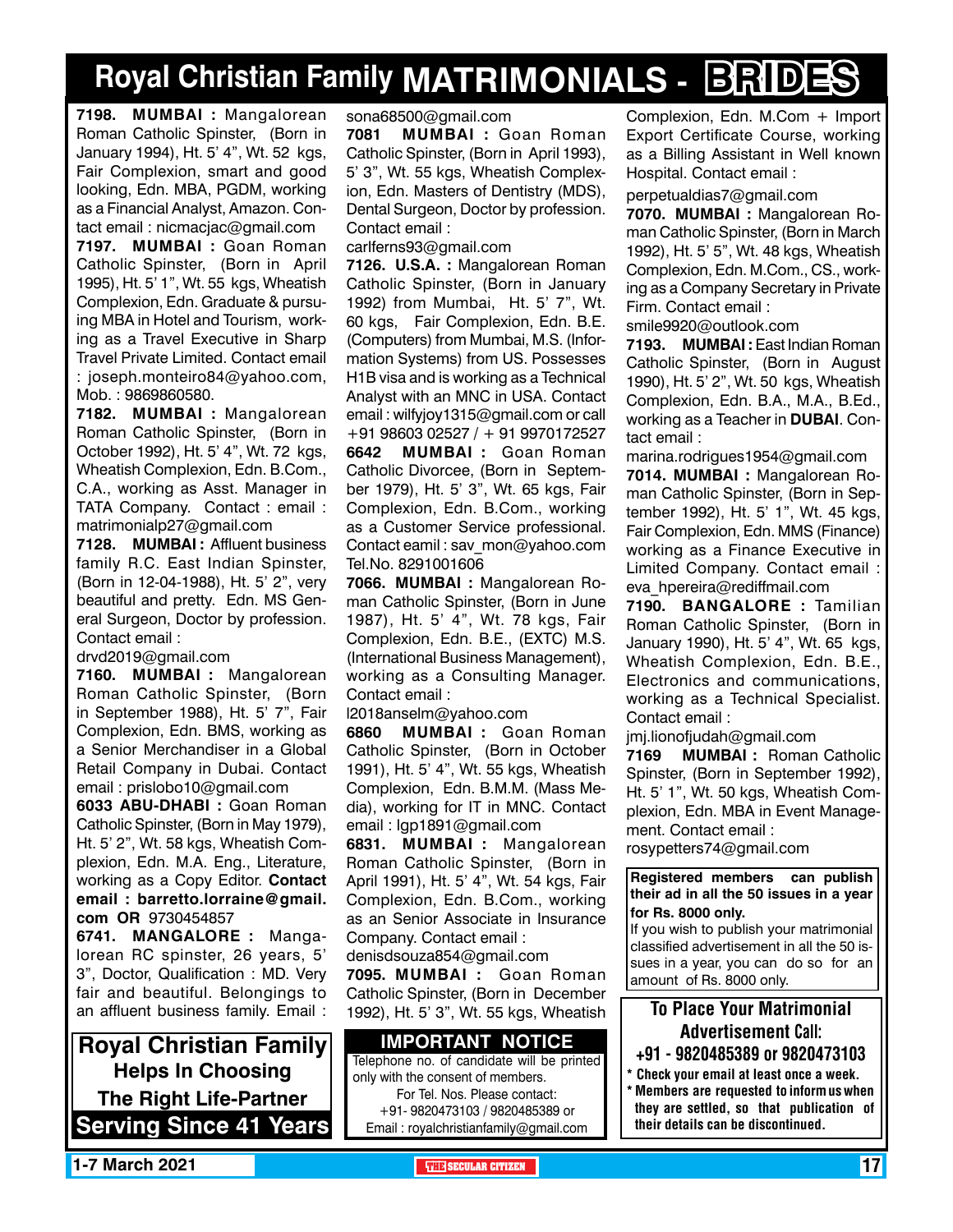# **My Father's House Is Not For Trading**



# **Third Sunday in Lent**

**Beyond the cliché that God spoke to his prophets only in the Old Testament, lies a little known fact: he speaks to us even to**spoke to his prophets only in the Old Testament, lies a little day. It comes as a surprise to most people to accept the seriousness of this statement. This is the third Sunday in Lent, preparing each one of us

to listen to the voice of God. "I am the Lord your God." (Ex. 20:1)

The Lord speaks to us through his chosen prophets. In Psalm 19 (a reading BY MELVYN BR

for this week) our attention is drawn to the cardinal values of God's gracious Words: "The law of the Lord

Wedding Invitation, Christening, First Holy Communion, Mortuary Cards & Religious Goods Contact:

**David & Company** Rivendell House, 1st Floor, 650, J. S. S. Road, 2nd Dhobitalao Lane, Mumbai 400002 Tel.: 22019010 / 2205 7394 2206 0344 / 22079592

Email:davidprinters@gmail.com www.davidcompany.com

is perfect, reviving the soul…the Ordinances of the Lord are true and righteous altogether. The fear of the Lord is clean, enduring forever….." At one point we find humility in the Psalmist, "Let the words of my mouth and meditation of my heart be acceptable in thy sight, O Lord, my rock and my redeemer". (Ps.19:14)

> Mainstream Biblical scholars believe with equivocal statements that the voice of the Lord was always present and will always guide the Church and the faithful for all the time to come. His voice is heard in the minds

of those he keeps for his ministry. His voice lives in the hearts of modern day prophets and seers; men and women in the backyards of our neighborhoods, or even before us and we do not wish to believe it, or see it. Church analysts know that God speaks to us in mysterious ways.

Jews demanded signs and Greeks sought wisdom, said St. Paul in his first letter to Corinthians. The voice of God was heard by Saul on the road to Damascus. It changed his life – and made him the instrument of the Lord, to propagate the Christian Faith. In our lifetime the Word of the Lord was heard in the works and prayers of Padre Pio, Cardinal John Neumann, Fr. Maximillion Kolbe and Blessed Mother Teresa among others.

Listen, the Lord God is speaking to us. Abba spoke to Moses and about how He was "showing steadfast love to thousands of those who love me and keep my commandments" (Ex.20:6)

Find the time to be in prayer alone, and at peace. You will hear His voice. Jesus went to Jerusalem because of the Jewish Passover. He saw merchants, money changers and people buying doves to make sacrifice in the vicinity of the Temple. This was wrong and sinful. So Jesus drove them out of the temple grounds. He told them with a stern voice: "Take these things away; you shall not make my Father's house a house of trade." (Jn. 2:16)

To take responsibility in a world of tumultuous happenings is not a small task. It needs trust in the Lord, and a heart open to his voice. "Therefore as the Holy Spirit says; "Today, when you hear His voice do not harden your hearts."

The quest begins with your faith, your belief in Jesus' words, and the unflinching truth of His promises. Believe and all things are possible. This Sunday takes us closer to Christ's passion. His words along the way are the gleam of divine light to help us to cross this vale of trials. His voice is precious when we listen.

"Behold, I stand at the door and knock; if anyone hears my voice and opens the door, I will come in to him and eat with him, and he with me."

In faith, the formation of conscience succeeds if the believer recognizes that his happiness in life is to accept and trust God when he speaks.

Let us prepare for a true encounter with the suffering Christ, and the real encounter with the Risen Lord.

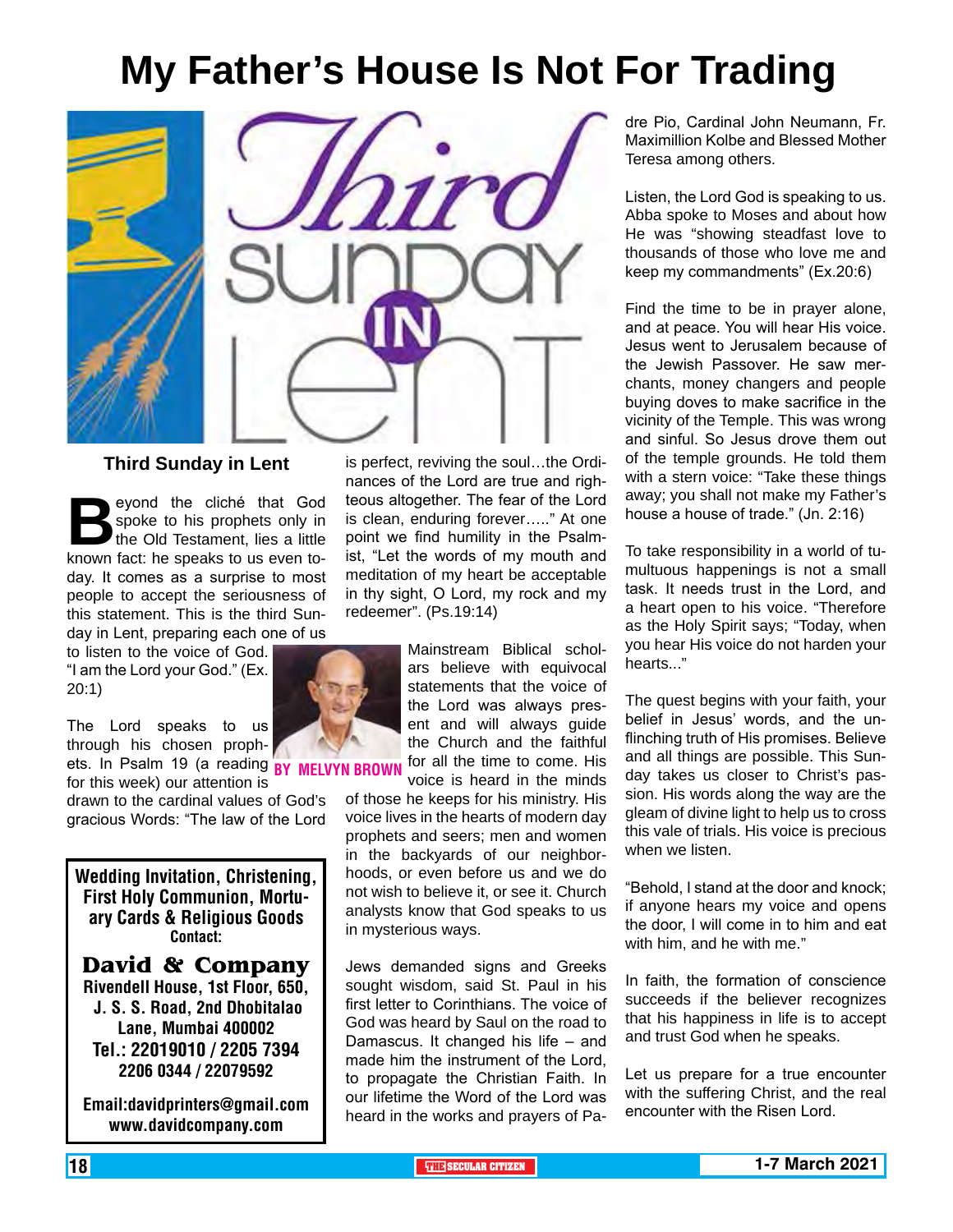

# **The Jerusalem Code** chhotebhai Pages 400\* ₹399, 10\$, 8€

# **Copies are available in Mumbai Contact: 9820485389**

This book is an exciting journey into the Past, an analysis of the Present and a vision of the church of the Future. It is, a scholarly work with over 600 references and hundreds of scripture quotes; but it is far from dry academics. It blends both fact and fiction. It expresses the anguish of the laity, and women in particular, about where the church is, and where it should be.

The book goes back to the origins of the universe and the human race, the Garden of Eden, the Tower of Babel, the birth of the Church at Pentecost, and the persecution of the early church; till it mutated into Christendom. It looks at what is called the Dark Ages, the Reformation, Revolution and Renaissance, colonialism and missionary outreach, leading up to Vatican II; and then goes beyond to Vatican III and Jerusalem II. It studies the claim of the apostles Thomas and Bartholomew coming to India and even if Jesus was buried in Kashmir! It also looks at the apocalyptic prophesies of Malachy and Nostradamus.

It explores delicate issues like a celibate clergy, women priests, family planning, abortion, divorce and remarriage, pre-marital sex, papal infallibility and clericalism. It draws heavily on the Word of God and the teachings of the Second Vatican Council. While expressing divergent opinions on the one hand, it shows utmost respect for church teachings on the other. This is an honest attempt at the reform, renewal, demise and resurrection of the Church; constantly asking, "What is the Spirit saying to the churches?" (Rev 3:22). It has a surprise ending!

In his Foreword senior Jesuit theologian Rev Dr T.K. John SJ of Vidyajyoti, Delhi, describes the author as one inspired by St Francis of Assisi, as a radar or antenna of the church. He brackets him with erudite lay writers G.K. Chesterton and Hilaire Belloc of the last century.

The author is the former National President of the All India Catholic Union, and former Director of the International Council of Catholic Men. Presently he is the Convenor of the Indian Catholic Forum. Over the last fifty years of public life he has written several hundred articles and four books - The Trinity & Me (1978), Cracks in the Ceiling (1985), Beyond 2000 - The Other Side (2000) and An Unfinished Symphony (2011).

Interestingly, in the interregnum between the writing and publishing of this book, two of its predictions have already come true! One may then safely assume that the author has his finger on the pulse of the Church. This book is a must for opinion makers, leaders and reformers in the Church, as also for libraries. It is valuable resource material for groups like Catholic Associations, Small Christian Communities and Prayer Groups.

Published by: INDJAN CATHOLIC FORUM, Mega Mall 3rd Floor, Noronha Crossing, 63/2C The Mall, Kanpur  $-208001.$